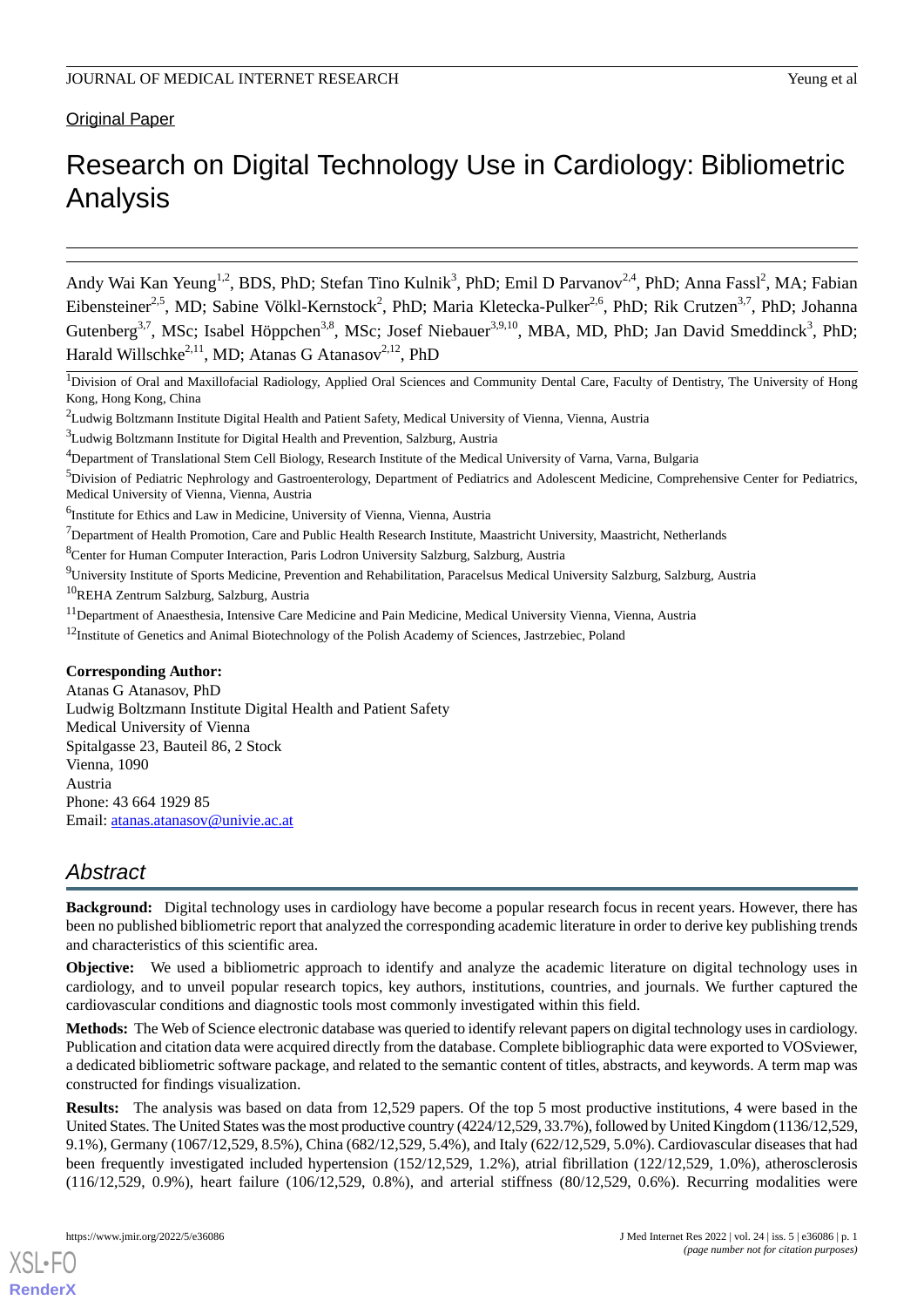electrocardiography (170/12,529, 1.4%), angiography (127/12,529, 1.0%), echocardiography (127/12,529, 1.0%), digital subtraction angiography (111/12,529, 0.9%), and photoplethysmography (80/12,529, 0.6%). For a literature subset on smartphone apps and wearable devices, the Journal of Medical Internet Research (20/632, 3.2%) and other JMIR portfolio journals (51/632, 8.0%) were the major publishing venues.

**Conclusions:** Digital technology uses in cardiology target physicians, patients, and the general public. Their functions range from assisting diagnosis, recording cardiovascular parameters, and patient education, to teaching laypersons about cardiopulmonary resuscitation. This field already has had a great impact in health care, and we anticipate continued growth.

*(J Med Internet Res 2022;24(5):e36086)* doi: **[10.2196/36086](http://dx.doi.org/10.2196/36086)** 

#### **KEYWORDS**

cardiovascular; heart; hypertension; atrial fibrillation; cardiopulmonary resuscitation; electrocardiography; photoplethysmography; wearable device, digital health, mHealth; cardiology; cardiac; health application

# *Introduction*

### **Background**

Modern health care and medicine are characterized by continuous digital innovation. This innovation is driven by the confluence of, first, technological advances with transformative potential and, second, convincing use cases based on needs and opportunities from the health care domain. This is an area of high-volume activity evidenced in a large and heterogeneous scientific literature base, which warrants a high-level overview and bibliometric analysis.

### **Current Transformative Developments in Digital Technology**

Recent advances in digital technology for health care and medicine have been fundamentally facilitated by a revolution—increasing miniaturization and affordability—in sensing devices, which have been manufactured as both stationary and wearable devices to track a broad and growing range of vital signs and physiological measurements [\[1](#page-10-0),[2\]](#page-10-1). These developments have coincided with rapid innovations in interactive, networked, mobile, and ubiquitous computing [[3\]](#page-10-2), which has brought about modern smartphones, wireless connectivity, and Internet of Things computing, networked information systems, and increasingly capable consumer--facing and professional apps [\[4](#page-10-3)]. This enables effective automation in many areas that are highly relevant for health care and medicine, such as communication (eg, telehealth [[5\]](#page-10-4), which has been recently emphasized by an increased need for remote access for medical support in both physical and mental health during the COVID-19 pandemic [\[6](#page-10-5)[,7](#page-10-6)]), social support [\[8](#page-10-7)-[10](#page-10-8)], and education [[11\]](#page-10-9). Moreover, there are growing possibilities for the augmentation of sensing and actuation [[12\]](#page-10-10), via biocompatible technologies [[13\]](#page-10-11) and ubiquitous sensing focused on situated functionality [[14\]](#page-10-12).

Technology transfer in these areas follows a general pathway from innovators and early adopters—technology developments are often inspired by hacking, gaming, or similar communities—through applied research and development into actual medical and health care practice [\[15\]](#page-10-13). Virtual, augmented, and mixed reality are good examples of current technologies that are beginning to take hold in real-life medical and health care practice, for example, in diagnostic and surgical procedures and rehabilitation, by offering versatility for a broad range of

conditions, including pain, stroke, anxiety, depression, fear, cancer, and neurodegenerative disorders [[16\]](#page-11-0).

Other recent developments with transformative potential include initiatives toward digital biomarkers and interventions that promise to enable personalized and precision medicine [[17\]](#page-11-1). Building on foundations developed in enthusiast communities around the quantified self [[18\]](#page-11-2) and personal informatics [\[19](#page-11-3)[-21](#page-11-4)], these approaches suggest there is a need for patient data contributions and personal health records [[22,](#page-11-5)[23\]](#page-11-6) with advances in data processing and analytics, for example, in artificial intelligence and machine learning for supporting diagnosis [[24,](#page-11-7)[25\]](#page-11-8) and medical decision-making [\[26](#page-11-9),[27\]](#page-11-10). Key drivers toward truly personalized and precision medicine [\[28](#page-11-11)[,29](#page-11-12)] will arguably be the adaptability and adaptivity of systems that anticipate rather than react [\[30](#page-11-13),[31\]](#page-11-14), for example, via predictive modeling [\[32](#page-11-15)], which in turn facilitates a focus toward preventative rather than curative medicine [\[33](#page-11-16)].

Further potentially transformative technologies are conversational interfaces [\[34](#page-11-17)[-36](#page-11-18)], developments that enable localized and individualized production through 3D printing [[37,](#page-11-19)[38\]](#page-11-20), biochemical composition [[39\]](#page-12-0), or personal genomics [[40\]](#page-12-1). These developments have considerable potential for positive change but also require delicate handling of personal data and privacy issues in accordance with data standards [[41\]](#page-12-2), legal and ethical considerations [\[42](#page-12-3),[43\]](#page-12-4), and social considerations [\[44](#page-12-5),[45\]](#page-12-6). A key challenge lies in moving toward more sustainable adoption and use of available technologies, which requires a broad view on complex ecosystems [\[46](#page-12-7),[47\]](#page-12-8), motivation [[48\]](#page-12-9) and habituation or behavior change [[49-](#page-12-10)[51\]](#page-12-11). Moreover, there is a need to more closely connect research and industry [\[52](#page-12-12)] and to work in a highly human-centered manner [[53\]](#page-12-13).

#### **Clinical Use Cases of Digital Innovation in Cardiology**

The variety of digital technologies in health care and medicine is reflected in the field of cardiology, in which multiple uses can be found. Telecardiology describes the delivery of one-to-one cardiology care without the need for physical meetings between the physician and the patient [[54\]](#page-12-14) and has been facilitated by the improved availability and functionality of remote communication technologies and by digital technologies that enable reliable recording and transmission of clinical measurements from implantable (pacemakers, defibrillators) and consumer devices (blood pressure monitors,

```
XS-FO
RenderX
```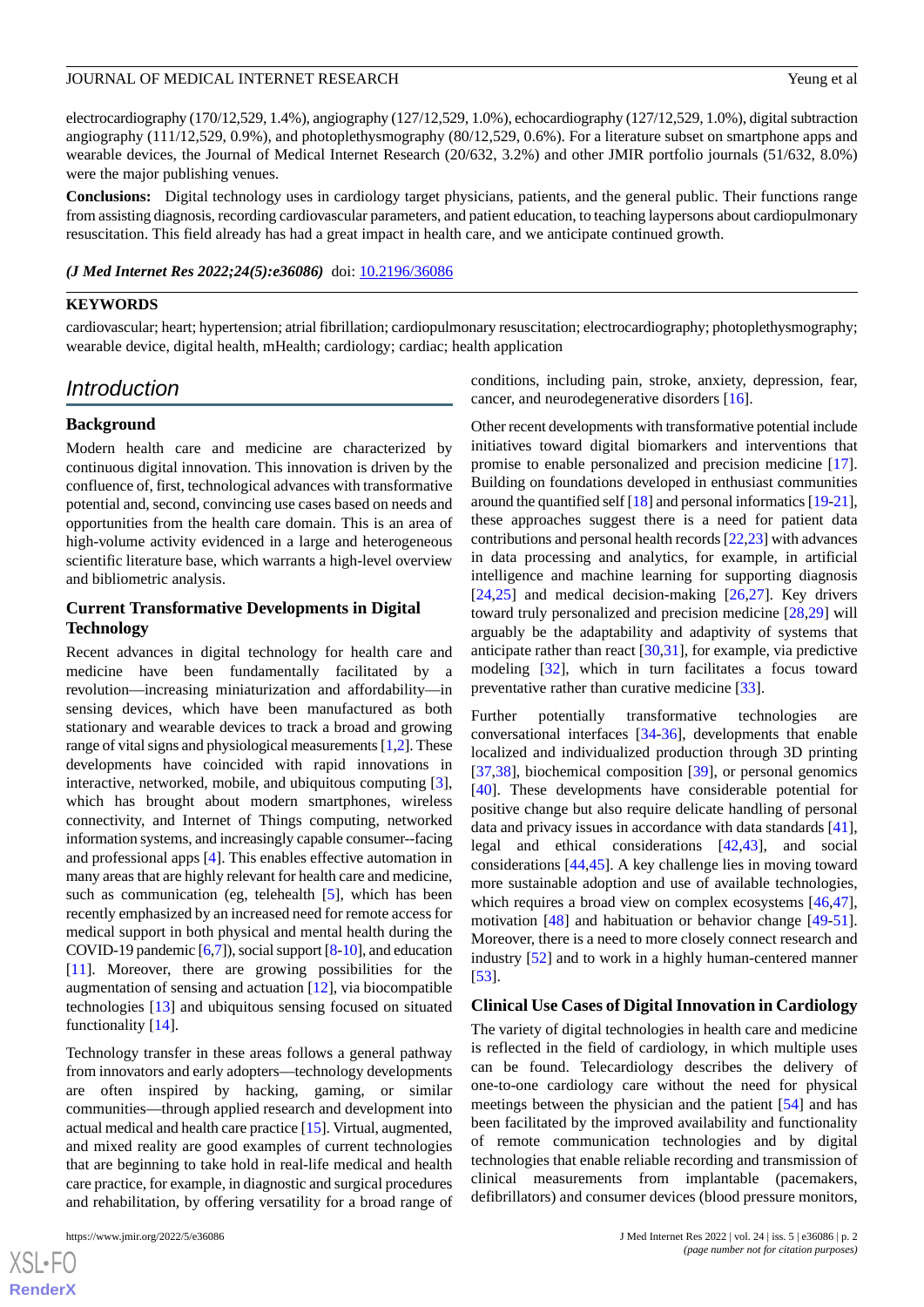scales, thermometers) [\[54\]](#page-12-14). Cardiac telerehabilitation—programs provided at patients' homes rather than at rehabilitation centers [[55\]](#page-12-15)—uses technology solutions to facilitate the remote instruction, monitoring, and supervision of patients during exercise training, with processes for providing emergency care in case of medical emergencies [[56\]](#page-12-16). Artificial intelligence and machine learning approaches offer multitudes of possibilities in cardiology diagnostics and therapeutics, for example, individual cardiovascular risk factor identification; profiling, prediction, and management of cardiac arrhythmias; and enhanced cardiac imaging [[17](#page-11-1)[,57](#page-12-17),[58\]](#page-12-18).

The field of behaviour change for primary and secondary prevention of cardiovascular disease through digital technologies, for example, to understand and modify behavior, has increased rapidly in recent years [\[59](#page-12-19)]. This approach could deliver effective personalized support for heart-healthy lifestyle changes, such as adherence to medication and exercise recommendations [\[17\]](#page-11-1) with the measurement of physical activity [[60\]](#page-12-20) and associated parameters such as heart rate [[61\]](#page-12-21) using sensors incorporated in objects of daily use, such as mobile phones and watches [\[62](#page-12-22)]. Existing technologies also provide the ability to capture information about the environment in which behavior takes place, with mobile phone location tracking, and can be used to facilitate understanding of behavior [\[63](#page-13-0)] or to change behavior [[64\]](#page-13-1). Behavior change interventions can be effective, especially when tailored to the individual [[65\]](#page-13-2). However, there is room for improvement in terms of using the unique characteristics and full potential of digital technologies, such as the possibility of intervening at the right moment (for example when a person is in need of support). The potential of these so-called just-in-time adaptive interventions has only been explored recently, and insight into their effectiveness is largely still lacking [\[66](#page-13-3)].

Given that digital technologies (specifically, the internet and smartphone apps) are vehicles for information transfer, another highly promising area of application for these digital technologies in cardiology is health literacy (ie, the degree to which individuals can obtain, process, understand, and communicate about health-related information needed to make informed health decisions [\[67](#page-13-4)]). Health literacy is a prerequisite to successfully maintain health and self-care; navigate through the healthcare system; and in case of illness, understand health information, medication, and treatment plans [\[68](#page-13-5)]. Especially in older adults, health literacy is a significant predictor of information-seeking behaviors and health outcomes [[68\]](#page-13-5). Despite growing global recognition of health literacy as a critical determinant of health and well-being and efforts to improve health literacy [[69\]](#page-13-6), health literacy levels among the global population remain low [[70-](#page-13-7)[72\]](#page-13-8).

Digital technologies, including the internet and information communication technologies, seem to offer a convenient way to deliver broadly and rapidly evidence-based health information and thus improve overall health literacy, especially in disadvantaged populations that lack access to health care and relevant health information [\[73](#page-13-9),[74\]](#page-13-10). However, a recent study [[75\]](#page-13-11) has shown that persons with lower health literacy report difficulties searching health information and are less likely to use search engines. Moreover, low health literacy is also

associated with difficulty judging the quality of health information from the internet [\[76](#page-13-12)]. In order to actively support individuals' health literacy, digital technologies or services are increasingly promoted in different care contexts to accelerate patient–provider communication and, at the same time, offer an opportunity to educate patients in the appropriate use of web-based health information. In inpatient care, digital tools such as electronic displays can be employed during ward rounds to support the consultation or facilitate the discharge process, and medically vetted electronic health information is shared with patients at the hospital bedside [[77\]](#page-13-13). Automated systems can be integrated to teach patients about their diagnosis and postdischarge self-care regimen [\[78](#page-13-14)]. In outpatient care, digital technologies often aim to support chronically ill persons. Telehealth systems for synchronous audio- and video-based communication allow patients to report symptoms and preferences to their health care provider remotely [[79\]](#page-13-15), while asynchronous text-based communication through patient portals enables patients more convenient access to their health information [[80\]](#page-13-16). These technologies offer patients alternative modalities for information transfer and communication with health care providers, thereby facilitating effective information exchange and supporting individual health literacy skills. In the field of cardiology, the importance of a greater focus on supporting health literacy has recently been highlighted, specifically in the context of primary and secondary prevention of cardiovascular disease [[81\]](#page-13-17).

#### **Rationale for a Bibliometric Analysis**

The broad range of digital technology use in cardiology is reflected by a large scientific literature base. Bibliometric analysis provides an integral view with quantitative evaluations of publishing metrics of research literature [[82-](#page-13-18)[84\]](#page-14-0). The purpose of this bibliometric analysis of digital technology uses in cardiology is to describe and discover current trends, topics, and scientometric characteristics within this body of literature, providing a high-level overview of the scientific literature and enabling insights for future directions in digital health in cardiology. To the best of our knowledge, no such analysis has been published to date.

# *Methods*

We searched the Web of Science Core Collection database on November 22, 2021 ([Textbox 1\)](#page-3-0).

We excluded *digitalin\**, *digitalis\**, *supplemental digital* and *digital ulcer\** because these words and their derivatives did not refer to digital technology, but instead referred to the drug *digitalin*, to the plant genus *Digitalis*, to supplemental digital content, and to the medical condition *digital ulcer*, respectively. No additional filters were applied to restrict the search results. The search resulted in 12,529 papers. The *Analyze Results* and *Citation Report* functions of the Web of Science platform were utilized for basic frequency counts and the number of citations per publication (mean citations per item within a subset) of the most productive authors, institutions, countries, journals, and journal categories. We also defined a subset—literature that included the terms *smartphone\**, *app*, or *wearable\** in the title, abstract, or keywords—which contained 632 papers.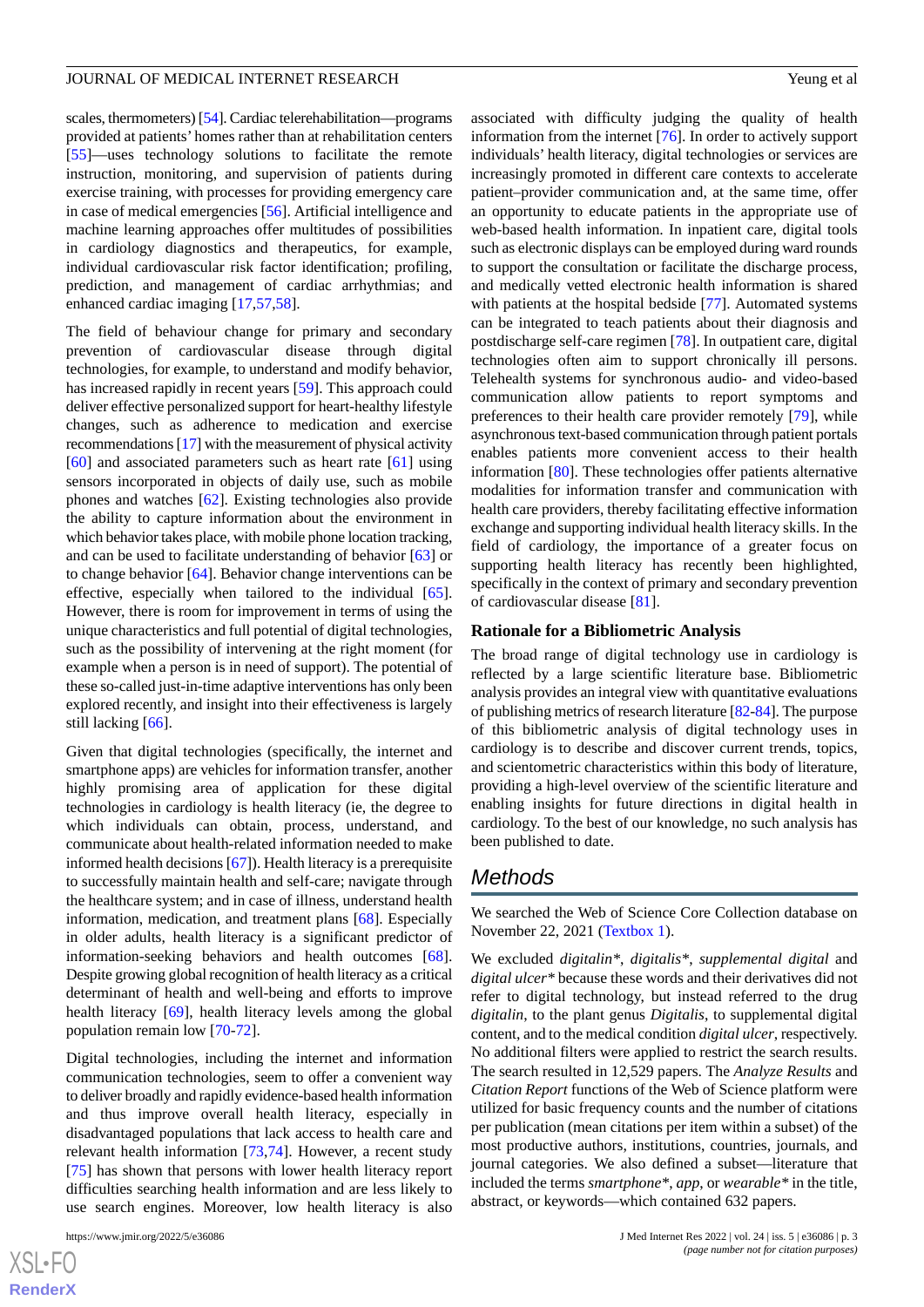The full record and cited references were then exported into VOSviewer as tab delimited files to synthesize a term map. For clarity, only terms that appeared in at least 0.5% of the literature set (>63) were included in the map. A list of top 5000 common words from the Corpus of Contemporary American English was entered to remove generic (and therefore, less meaningful) words from the term map [\[85](#page-14-1)]. VOSviewer was also used to identify the top 20 recurring author keywords.

As the latest digital technology uses often involve smartphone apps and wearable devices, This analysis described above, except for the term map, was similarly conducted on a subset of the concerned.

<span id="page-3-0"></span>**Textbox 1.** Digital technology in cardiology search string. TS: searching for title, abstract, and keywords; WC: searching for the particular journal category.

| $($ #1 OR #2) NOT (#3 OR #4) |                                                                                            |  |  |  |
|------------------------------|--------------------------------------------------------------------------------------------|--|--|--|
| where                        |                                                                                            |  |  |  |
|                              | $TS = (digital^* AND (cardio^* OR cardiac^* OR heart^*) NOT (digitalin^* OR digitalis^*))$ |  |  |  |
| 2.                           | $WC = (CARDIAC CARDIOVASCULAR SYSTEMS) AND TS = (digital* NOT (digitalin* OR digitalis*))$ |  |  |  |
| 3.                           | TS=("Supplemental Digital")                                                                |  |  |  |
| . 4.                         | $TS = ("digital ulcer^{(*)})$                                                              |  |  |  |
|                              |                                                                                            |  |  |  |

# *Results*

The 12,529 papers were published from 1965 to November 22, 2021. The earliest publication was a report on the development and demonstration of an analog-digital analyzing unit to screen heart sounds in children [[86\]](#page-14-2). The literature growth seemed to be accelerating in the 2000s and especially into the 2010s ([Figure 1\)](#page-3-1). Approximately three-quarters of the papers (9271/12,529, 74.0%) were original articles, and review papers accounted for 6.3% (789/12,529). Proceedings papers and meeting abstracts accounted for 14.2% (1779/12,529) and 6.0% (752/12,529), respectively.

<span id="page-3-1"></span>The most productive author was Professor David J Sahn from Oregon Health and Science University, whose highly cited papers were focused on real-time 3D echocardiography [[87-](#page-14-3)[89\]](#page-14-4). Of the 5 most productive institutions, 4 were based in the United States of America, with Harvard University having the highest number of citations per publication. The most productive

Figure 1. Papers published on digital technology uses in cardiology.

journals were from the area of cardiology or cardiovascular system, with *Circulation* having the highest citations per publication among the top 5 ([Table 1\)](#page-4-0). *Cardiac and cardiovascular systems* was the most productive journal category, accounting for nearly one-third of the papers.

The variety of digital technology uses in cardiology can be observed [\(Figure 2](#page-5-0)), with uses related to blood pressure (n=727, citations per publication: 20.1), hypertension (n=642, citations per publication: 21.1), arterial stiffness (n=128, citations per publication: 19.4), and stenosis (n=500, citations per publication: 23.7). Terms that appeared in more recent papers included *wearable device* (n=79, citations per publication: 10.1), *smartphone* (n=143, citations per publication: 12.0), and *COVID* (n=111, citations per publication: 3.2) [\(Figure 2\)](#page-5-0), as well as *pandemic* (n=74, citations per publication: 3.0), *machine learning* (n=97, citations per publication: 11.1), *artificial intelligence* (n=112, citations per publication: 8.8), and *app*  $(n=149,$  citations per publication: 10.3) (not in [Figure 2](#page-5-0)).



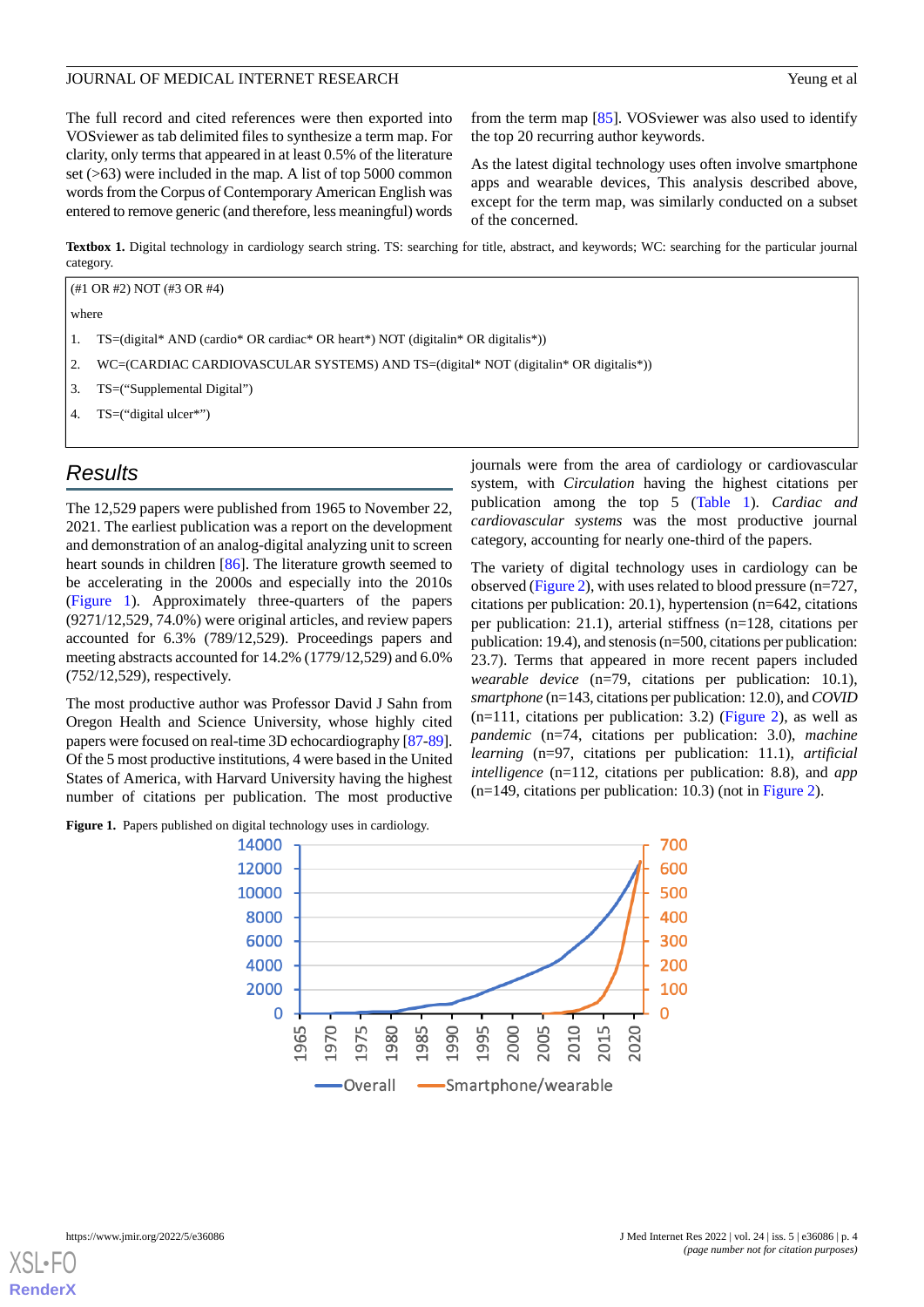# JOURNAL OF MEDICAL INTERNET RESEARCH

<span id="page-4-0"></span>Table 1. Top 5 (most productive) entities in literature on digital technology use in cardiology.

| Entity                                          | N(%)        | Citations per publication |  |  |  |
|-------------------------------------------------|-------------|---------------------------|--|--|--|
| <b>Author</b>                                   |             |                           |  |  |  |
| Sahn, David J                                   | 71(0.5)     | 10.7                      |  |  |  |
| Wong, Tien Yin                                  | 53 $(0.5)$  | 46.2                      |  |  |  |
| Molloi, Sabee                                   | 35(0.3)     | 14.9                      |  |  |  |
| Jones, Molly                                    | 33(0.3)     | 14.0                      |  |  |  |
| Li, Xiang-Ning                                  | 33(0.3)     | 4.5                       |  |  |  |
| <b>Institution</b>                              |             |                           |  |  |  |
| University of California system                 | 440(3.5)    | 32.2                      |  |  |  |
| University of London                            | 278(2.2)    | 30.8                      |  |  |  |
| Harvard University                              | 263(2.1)    | 54.4                      |  |  |  |
| Duke University                                 | 178(1.4)    | 35.4                      |  |  |  |
| US Department of Veterans Affairs               | 163(1.3)    | 44.0                      |  |  |  |
| Country                                         |             |                           |  |  |  |
| United States of America                        | 4224 (33.7) | 26.7                      |  |  |  |
| United Kingdom                                  | 1136(9.1)   | 24.8                      |  |  |  |
| Germany                                         | 1067(8.5)   | 23.7                      |  |  |  |
| China                                           | 682 (5.4)   | 12.2                      |  |  |  |
| Italy                                           | 622(5.0)    | 18.4                      |  |  |  |
| <b>Journal</b>                                  |             |                           |  |  |  |
| Circulation                                     | 411(3.3)    | 57.4                      |  |  |  |
| Journal of the American College of Cardiology   | 271(2.2)    | 34.4                      |  |  |  |
| Cardiovascular and Interventional Radiology     | 251(2.0)    | 13.8                      |  |  |  |
| American Journal of Cardiology                  | 171(1.4)    | 29.3                      |  |  |  |
| European Heart Journal                          | 140(1.1)    | 20.2                      |  |  |  |
| <b>Journal category</b>                         |             |                           |  |  |  |
| Cardiac cardiovascular systems                  | 4101 (32.7) | 22.0                      |  |  |  |
| Radiology, nuclear medicine, or medical imaging | 1289(10.3)  | 20.9                      |  |  |  |
| Peripheral vascular disease                     | 1090(8.7)   | 36.3                      |  |  |  |
| Engineering, biomedical                         | 1001(8.0)   | 20.5                      |  |  |  |
| Engineering, electrical or electronic           | 965(7.7)    | 9.3                       |  |  |  |

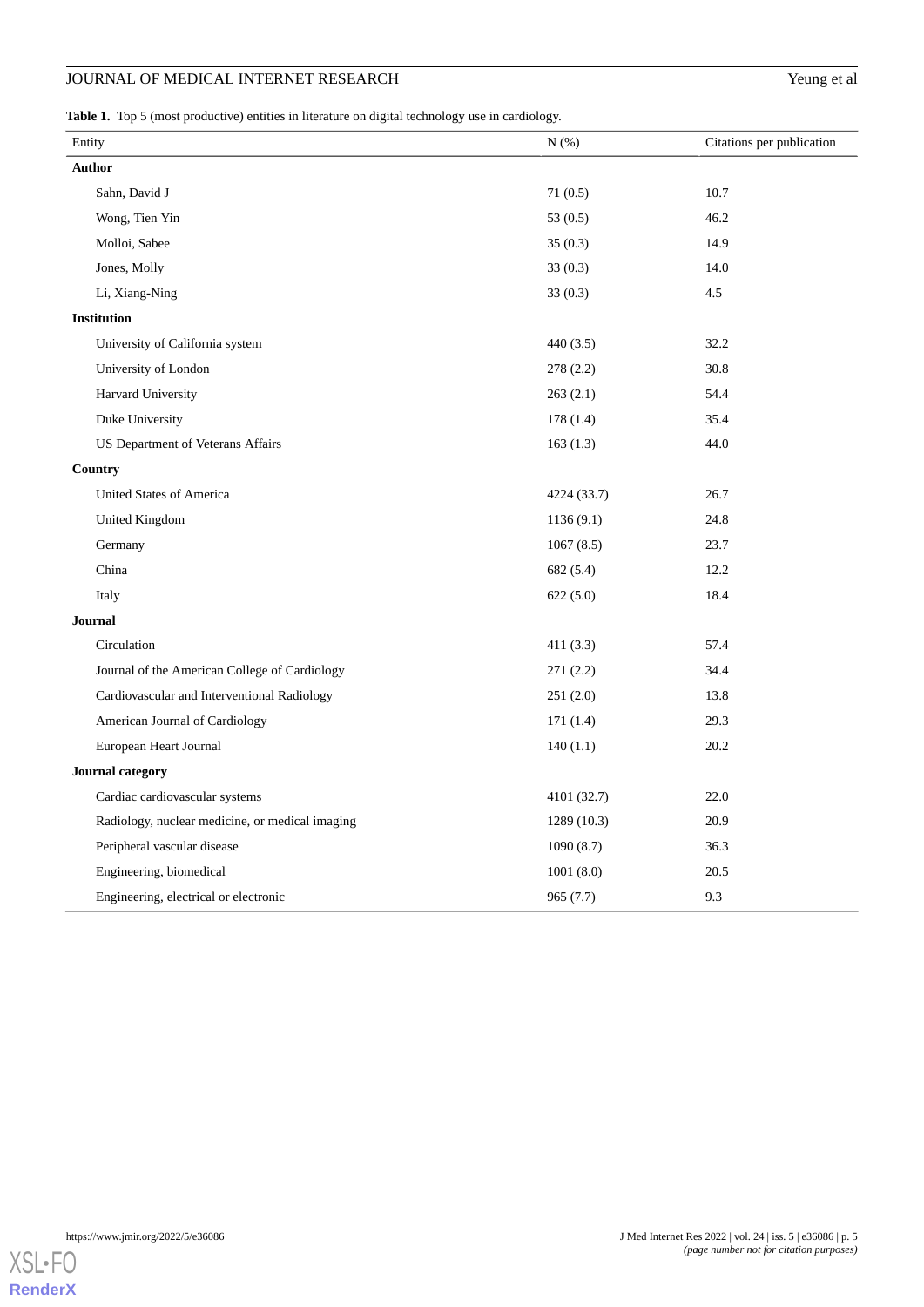<span id="page-5-0"></span>Figure 2. Recurring terms in the titles and abstracts of the literature about digital technology applications in cardiology. Circle size indicates publication count. Circle color indicates the average publication year. Distances between circles indicate how frequently the terms co-occurred.



The terms *telemedicine*, *digital health*, and *mHealth (mobile health*) were among the top 20 author keywords [\(Table 2\)](#page-6-0), suggesting that digital technology uses have been a major research focus. Such uses are also of increasing interest in the context of the COVID-19 pandemic.

The literature subset contained 632 papers on smartphone apps and wearable devices. The first paper of this subset was published in 2005, and it introduced a wearable multiparameter (including heart rate and blood pressure) ambulatory physiological monitoring system that could digitally record and continuously stream data to a base station [\[90](#page-14-5)]. Approximately 62.2% (393/632) of papers were original articles. Review papers accounted for 15.2% (96/632). The most productive author within this subset was Dr. Mohamed Elgendi affiliated with University of British Columbia and Simon Fraser University.

His research interest focused on using data from photoplethysmography (PPG) to detect hypertension, potentially with the aid of machine learning [[91](#page-14-6)[,92](#page-14-7)]. Of the 5 most productive institutions, 4 were based in the United States of America. Furthermore, in the top 5 countries, the first 4 places remained unchanged from the those of the full data set (United States, United Kingdom, Germany, and China). Fifth place was taken by Australia, while Italy (ranked as the fifth most productive country in the full data set) moved to tenth place. JMIR Publications had the top 3 journals, which collectively accounted for more than 10% of the 632 papers [\(Table 3\)](#page-7-0).

The top 20 author keywords ([Table 4](#page-8-0)), notably, included *atrial fibrillation*, a cardiac condition that causes rapid and irregular heart rate.

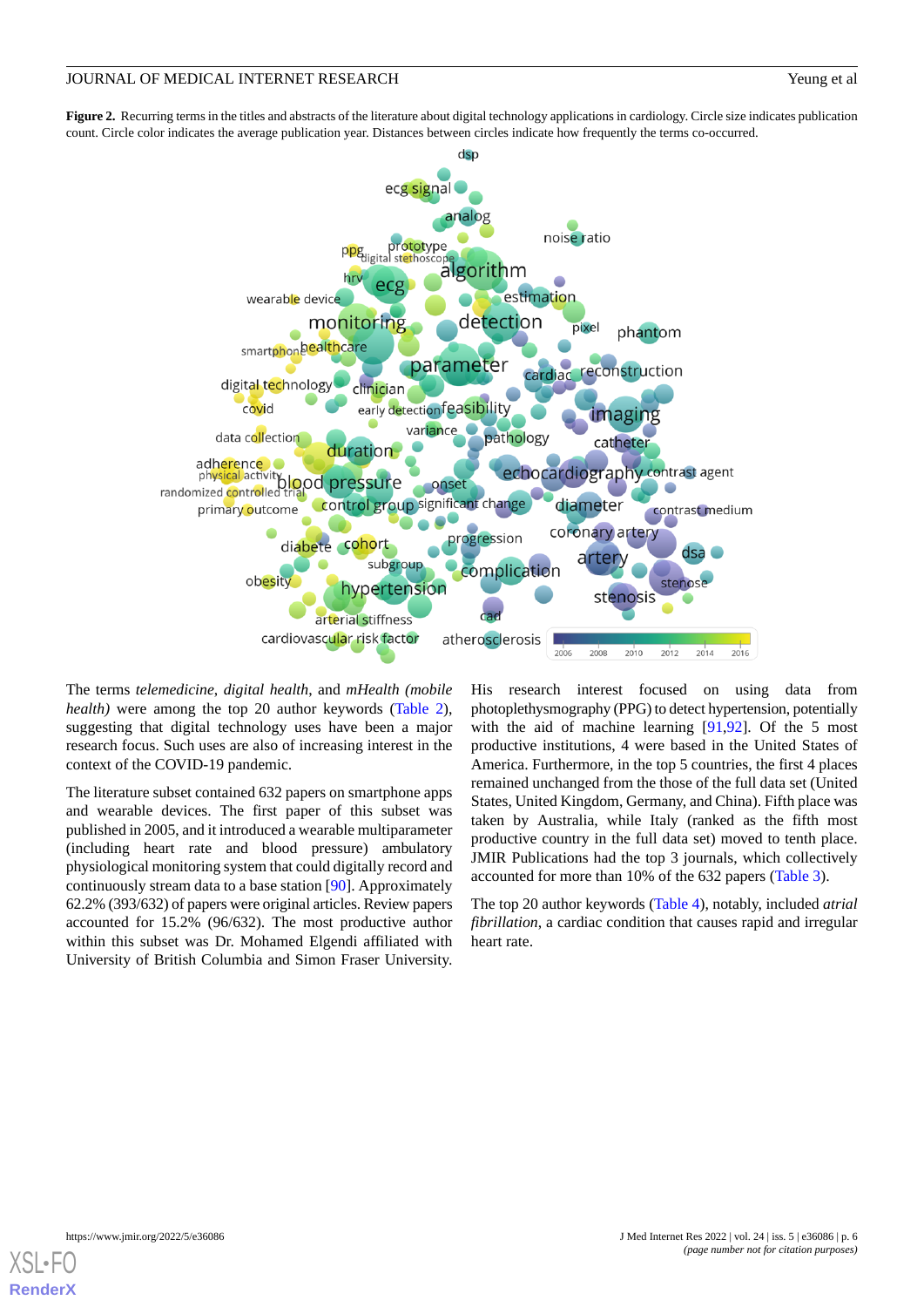# JOURNAL OF MEDICAL INTERNET RESEARCH Yeung et al

<span id="page-6-0"></span>

|  |  |  |  | Table 2. Top 20 author keywords for digital technology use in cardiology. |
|--|--|--|--|---------------------------------------------------------------------------|
|  |  |  |  |                                                                           |

| Author keyword                  | n(%)     | Citations per publication |
|---------------------------------|----------|---------------------------|
| Heart rate                      | 173(1.4) | 56.5                      |
| ECG (electrocardiography)       | 170(1.4) | 9.6                       |
| Telemedicine                    | 169(1.3) | 14.8                      |
| Digital health                  | 167(1.3) | 10.7                      |
| <b>Blood</b> pressure           | 159(1.3) | 18.4                      |
| Hypertension                    | 152(1.2) | 17.6                      |
| Angiography                     | 127(1.0) | 17.0                      |
| Echocardiography                | 127(1.0) | 38.6                      |
| Heart rate variability          | 126(1.0) | 18.1                      |
| Atrial fibrillation             | 122(1.0) | 20.6                      |
| Atherosclerosis                 | 116(0.9) | 21.3                      |
| Cardiovascular disease          | 115(0.9) | 16.2                      |
| Digital subtraction angiography | 111(0.9) | 12.5                      |
| Coronary artery disease         | 107(0.9) | 28.1                      |
| Heart failure                   | 106(0.8) | 14.7                      |
| Machine learning                | 97(0.8)  | 4.8                       |
| Heart                           | 92(0.7)  | 23.2                      |
| mHealth                         | 89 (0.7) | 13.7                      |
| Photoplethysmography            | 80(0.6)  | 30.0                      |
| Arterial stiffness              | 80(0.6)  | 22.6                      |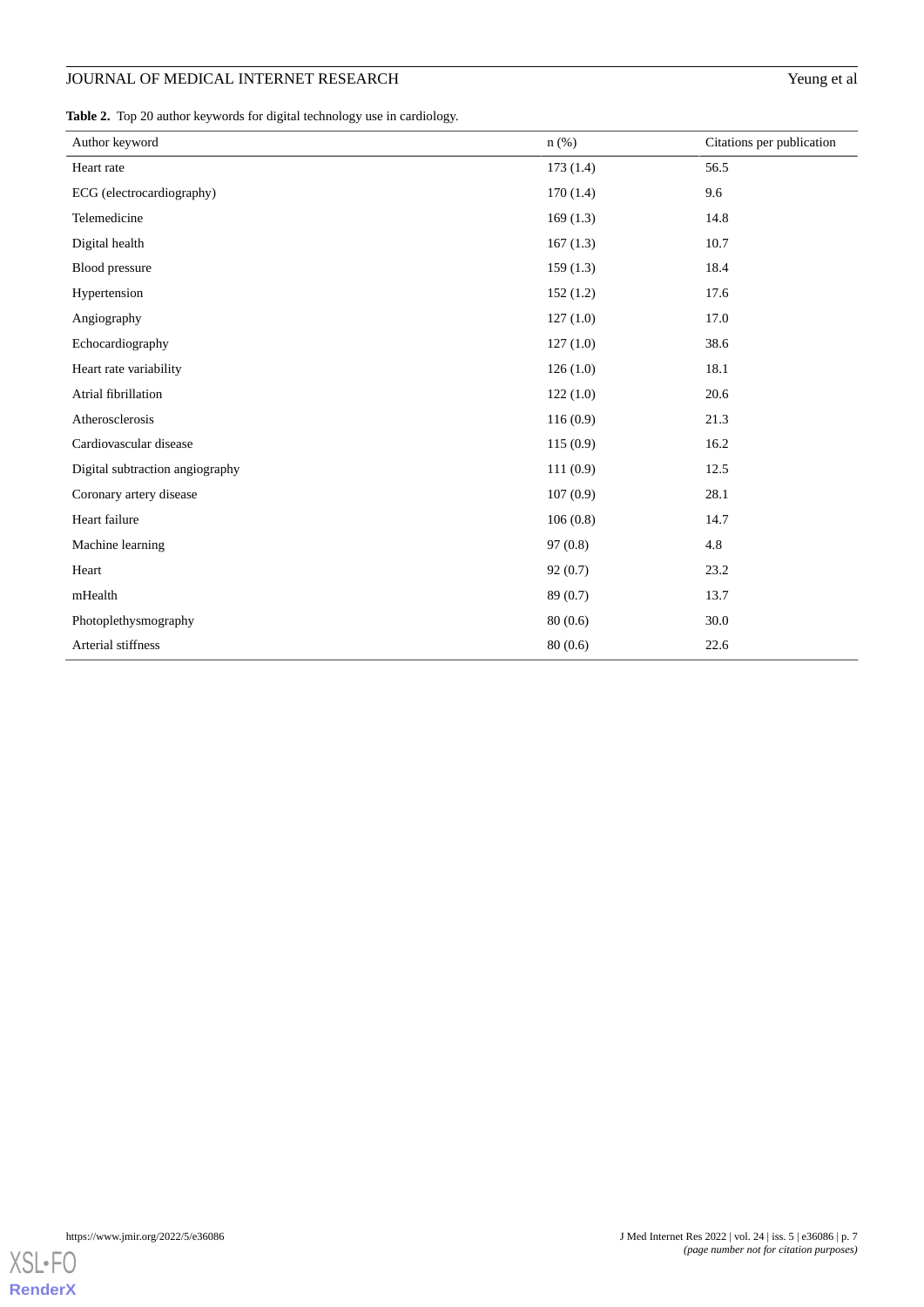# JOURNAL OF MEDICAL INTERNET RESEARCH Yeung et al

<span id="page-7-0"></span>Table 3. Top 5 in the literature subset (literature related to smartphone apps and wearable devices). The author list contains more than 5 names since multiple authors had the same number of papers.

| Entity                                   | $n$ (%)    | Citations per publication |
|------------------------------------------|------------|---------------------------|
| Author (last name, first name)           |            |                           |
| Elgendi, Mohamed                         | 9(1.4)     | 18.4                      |
| Martin, Seth S                           | 8(1.3)     | 22.5                      |
| Sharma, Abhinav                          | 6(0.9)     | 15.3                      |
| Ward, Rabab                              | 6(0.9)     | 23.0                      |
| Benjamin, Emelia J.                      | 5(0.8)     | 20.2                      |
| Majmudar, Maulik                         | 5(0.8)     | 4.0                       |
| Marvel, Francoise A                      | 5(0.8)     | 4.0                       |
| Murabito, Joanne M                       | 5(0.8)     | 20.2                      |
| Shan, Rongzi                             | 5(0.8)     | 10.0                      |
| Tarakji, Khaldoun G                      | 5(0.8)     | 42.4                      |
| Van Hoof, Chris                          | 5(0.8)     | 13.4                      |
| <b>Institution</b>                       |            |                           |
| University of California system          | 31(4.9)    | 18.4                      |
| Harvard University                       | 27(4.3)    | 10.6                      |
| <b>Stanford University</b>               | 21(3.3)    | 29.4                      |
| University of London                     | 18(2.8)    | 14.1                      |
| Johns Hopkins University                 | 15(2.4)    | 13.3                      |
| Country                                  |            |                           |
| United States of America                 | 242 (38.3) | 15.8                      |
| <b>United Kingdom</b>                    | 59 (9.3)   | 11.2                      |
| Germany                                  | 51(8.1)    | 7.6                       |
| China                                    | 40(6.3)    | 17.7                      |
| Australia                                | 37(5.9)    | 8.5                       |
| Journal                                  |            |                           |
| JMIR mHealth and uHealth                 | 30(4.7)    | 5.8                       |
| <b>JMIR Research Protocols</b>           | 21(3.3)    | $2.3\,$                   |
| Journal of Medical Internet Research     | 20(3.2)    | 11.5                      |
| Sensors                                  | 19(3.0)    | 13.1                      |
| <b>IEEE</b> Access                       | 10(1.6)    | 7.8                       |
| <b>Journal category</b>                  |            |                           |
| <b>Engineering Electrical Electronic</b> | 135 (21.4) | 8.4                       |
| <b>Health Care Sciences Services</b>     | 104(16.5)  | 8.5                       |
| Medical Informatics                      | 90(14.2)   | 10.7                      |
| Cardiac Cardiovascular Systems           | 89 (14.1)  | 12.0                      |
| <b>Engineering Biomedical</b>            | 69 (10.9)  | 12.6                      |

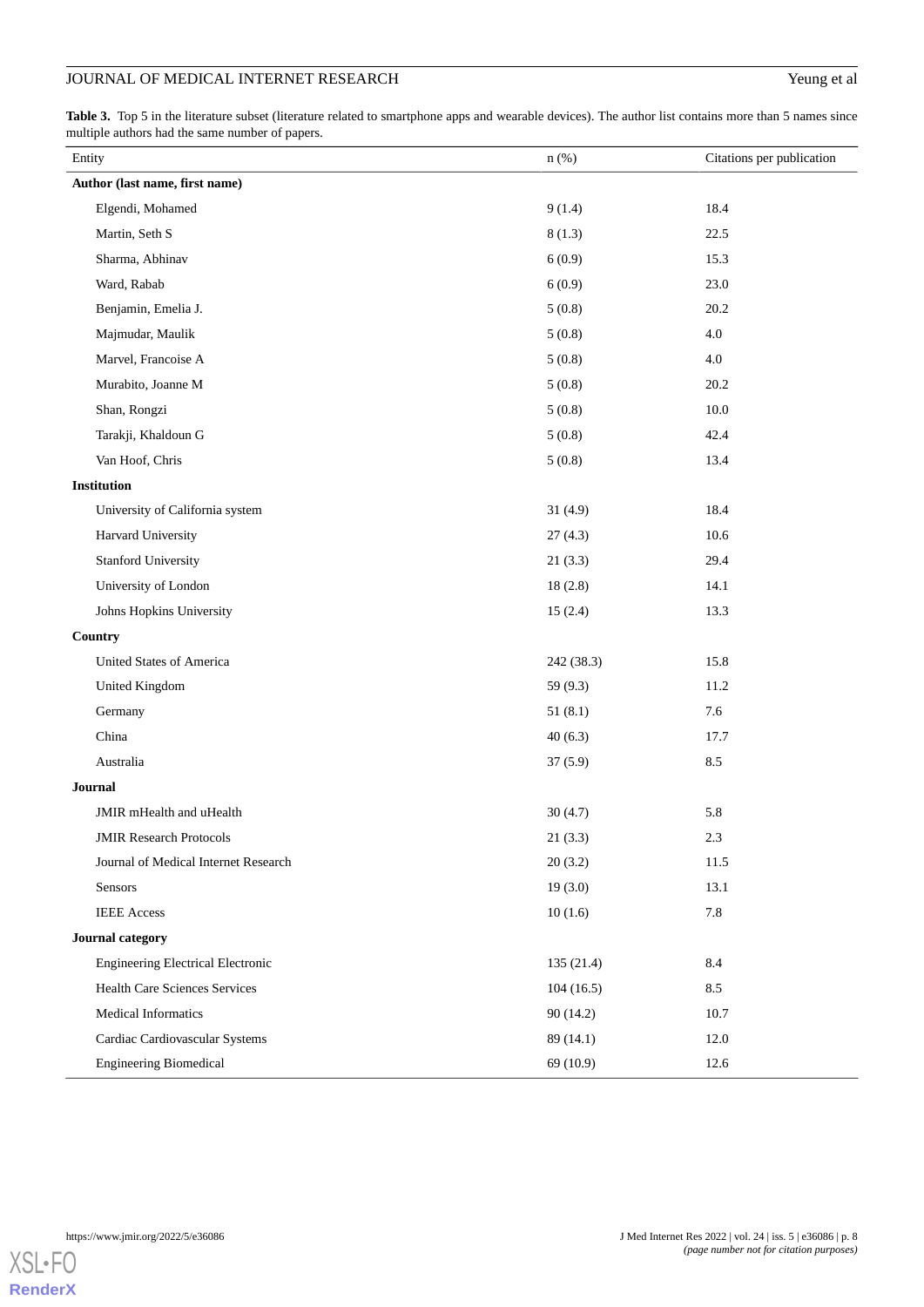#### JOURNAL OF MEDICAL INTERNET RESEARCH Yeung et al

<span id="page-8-0"></span>**Table 4.** Top 20 author keywords of the literature subset (literature related to smartphone apps and wearable devices).

| Author keyword            | $n$ (%)  | Citations per publication |
|---------------------------|----------|---------------------------|
| Digital health            | 72(11.4) | 14.1                      |
| mHealth (mobile health)   | 47(7.4)  | 12.5                      |
| Wearables                 | 41(6.5)  | 9.9                       |
| Smartphone                | 36(5.7)  | 10.5                      |
| Telemedicine              | 28(4.4)  | 10.0                      |
| Wearable                  | 24(3.8)  | 11.0                      |
| Heart rate                | 22(3.5)  | 7.2                       |
| Mobile phone              | 21(3.3)  | 8.9                       |
| Wearable devices          | 20(3.2)  | 11.6                      |
| ECG (electrocardiography) | 20(3.2)  | 5.9                       |
| Physical activity         | 18(2.8)  | 13.4                      |
| Digital medicine          | 17(2.7)  | 18.1                      |
| Machine learning          | 17(2.7)  | 11.9                      |
| Cardiovascular disease    | 16(2.5)  | 14.3                      |
| <b>Stress</b>             | 16(2.5)  | 3.5                       |
| Heart rate variability    | 15(2.4)  | 6.7                       |
| Atrial fibrillation       | 14(2.2)  | 20.9                      |
| Cardiology                | 14(2.2)  | 4.4                       |
| Artificial intelligence   | 14(2.2)  | 4.2                       |
| eHealth                   | 13(2.1)  | 16.1                      |

# *Discussion*

Cardiovascular diseases that were frequently indicated as author keywords in the 12,529 papers included hypertension, atrial fibrillation, atherosclerosis, heart failure, and arterial stiffness. A recent meta-analysis reported that using smartphone app–based interventions could significantly lower blood pressure and improve medication adherence in patients with hypertension [[93\]](#page-14-8). It was found that both wearable, ambulatory, and home monitoring devices recorded blood pressure with comparable values [[94\]](#page-14-9). Smartphone and smartwatch apps could already readily distinguish atrial fibrillation from sinus rhythm and detect them with high sensitivity and specificity comparable to 12-lead electrocardiography (ECG) [[95,](#page-14-10)[96\]](#page-14-11). Authoritative bodies such as the European Society of Cardiology have also developed smartphone apps for patient education on atrial fibrillation [[97\]](#page-14-12). The use of smartphone apps could help general physicians and trainee cardiologists decide whether a patient with heart failure should receive an implantable cardioverter defibrillator or cardiac resynchronization therapy [[98\]](#page-14-13). Researchers found that these apps could potentially reduce hospital staff and facility costs by enabling patients to self-perform simple diagnostic tests, such as the 6-minute walk test, a functional exercise test used to assess patients with cardiopulmonary problems [[99\]](#page-14-14). Similarly, improved access and participation in cardiac rehabilitation in terms of physical activity counselling and exercise training could be achieved by using digital health interventions that were not facility-based [\[100](#page-14-15)]. Apart from patient and physicians, digital technology could also target

 $XS$  • FC **[RenderX](http://www.renderx.com/)** people outside of health care. For instance, massively multiplayer virtual worlds could be modified for use as a serious game to efficiently and reliably teach high school students how to perform cardiopulmonary resuscitation, an act that can be life-saving [\[101](#page-14-16)]. Virtual reality, a research hotspot in recent years [\[16](#page-11-0)], could also be utilized to teach cardiopulmonary resuscitation for medical students [[102\]](#page-14-17).

Meanwhile, recurring investigative modalities highlighted by the current analysis included ECG, angiography, echocardiography, digital subtraction angiography, and PPG. PPG is one of the most heavily researched diagnostic tools, and it is noninvasive, inexpensive, and convenient [[103\]](#page-14-18). It could also be performed with a smartphone to detect heart rate with an average error rate as low as 1 to 1.5% [\[104\]](#page-14-19). Applying deep learning to PPG data could also stratify patients' risk of hypertension [[92\]](#page-14-7). Moreover, artificial intelligence could interpret ECGs rapidly with human-like performance and even detect signals and patterns largely unrecognizable by humans [[105\]](#page-15-0). Overall, use cases, in which physiological parameters from wearable sensing devices are extracted and artificial intelligence is applied to draw insights, are a focal point in the literature; there is a large cluster of prominent terms such as *parameter*, *monitoring*, *detection*, and *algorithm* ([Figure 2\)](#page-5-0). Machine learning methods such as deep learning are frequently used to represent data structures and to make predictions or classifications, with the overall intention of supporting clinicians in data-based decision-making [[106\]](#page-15-1). The expectation is that this will contribute to increasing the efficiency and effectiveness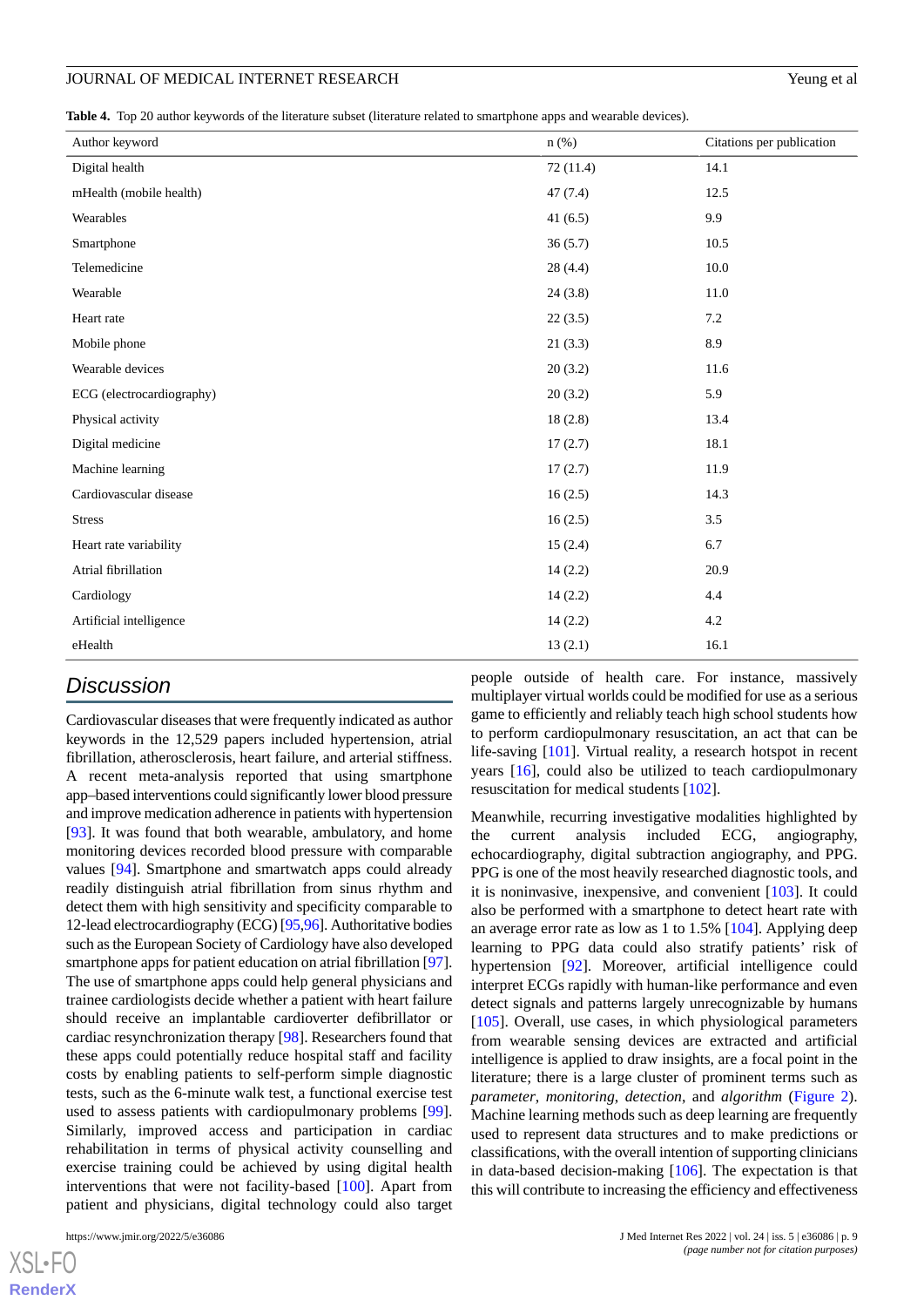of care delivery, in particular with respect to precision health and personalized care [\[17](#page-11-1)]. In fact, digital technology could be very useful, with predictive models and interventions in the personalized management of cardiovascular disease patients for predicting sudden cardiac death, ventricular tachycardia, and ventricular fibrillation [[107,](#page-15-2)[108](#page-15-3)].

During the COVID-19 pandemic, the value of digital technology use under extreme measures for infection control has become evident. For instance, electronic stethoscopes could be utilized for contactless auscultation with real-time playback, digital storage of data, and subsequent data transmission for further assessment [\[109\]](#page-15-4). With the reduction of in-person hospital visits, digital technology could facilitate telemonitoring programs to serve as alternative to support patient access to care [[110\]](#page-15-5). Indeed, a recent bibliometric analysis on digital health papers listed *telemedicine* and *telehealth* as two of the most frequently used keywords, indicating their relevance beyond cardiology [[111\]](#page-15-6).

In the subset of smartphone app and wearable device literature, we found that *mHealth*, *physical activity*, and *eHealth* were among the top author keywords, and most papers had been published in *JMIR mHealth and uHealth*, *JMIR Research Protocols*, and *Journal of Medical Internet Research*. These findings were highly consistent with a recent bibliometric analysis on digital health behavior change technology [\[59](#page-12-19)], but where United States, United Kingdom, and the Netherlands had been the most productive countries, in our findings, the Netherlands was replaced by Germany and China. This suggests that there are some geographical differences in research interest between cardiology-specific and general research on health behavior change. Meanwhile, another recent bibliometric analysis on mobile health apps also identified the 3 abovementioned journals as the most productive [\[112](#page-15-7)].

In principle, smartphone apps could offer an ideal modality for delivering digital interventions to empower patients' self-management, by providing health literacy support and coaching content (eg, a smartphone coaching app for blood pressure control [[113\]](#page-15-8)). However, in line with findings from this bibliometric analysis, recent reviews [[114](#page-15-9)[,115](#page-15-10)] have highlighted that there is a relative paucity of health literacy interventions and, more specifically, a paucity of digital health literacy interventions for cardiovascular patient groups [[116\]](#page-15-11). Moreover, apps designed to empower patients often include a narrow range of features and lack explicit linkage with theories of empowerment [\[117](#page-15-12),[118\]](#page-15-13). This is an area for further research—the development of content and features for such apps should be based on relevant theoretical underpinnings.

Interestingly, this bibliometric analysis did not identify top-listed terms related to *primary prevention* or *secondary prevention/cardiac rehabilitation* of cardiovascular disease. This may seem surprising, since there has been a rapid growth in the development of health apps and other digital technology interventions, and primary and secondary prevention of cardiovascular disease and cardiac rehabilitation are important areas of application [\[119](#page-15-14)-[121\]](#page-15-15). A number of recent reviews demonstrate that a sizeable body of literature is available, for example, a systematic review and meta-analysis [\[122](#page-15-16)], which

included 51 primary studies of digital health interventions for the primary and secondary prevention of cardiovascular disease; a systematic review and meta-analysis [\[123](#page-15-17)], which reported on 25 original studies of digital technology interventions for cardiovascular risk factor modification; a scoping review [\[124\]](#page-15-18), which summarized 13 trials of mobile technology interventions for improving exercise capacity in cardiac rehabilitation; and a systematic review [[100\]](#page-14-15), which reported on 31 primary studies of digital health interventions for physical activity and exercise adherence in cardiac rehabilitation. In the context of this bibliometric analysis, this indicates that the literature on digital technology cardiology uses appears more accessible through disease- and condition-specific key terms (hypertension, atrial fibrillation, atherosclerosis, cardiovascular disease, and heart failure), as opposed to more service- and patient pathway–oriented terms (primary prevention, secondary prevention, and cardiac rehabilitation), which may be a relevant consideration in designing literature search strategies for researchers targeting the latter [\[107](#page-15-2),[108\]](#page-15-3).

Another aspect of digital technology use in cardiology that was not featured prominently among the findings of this bibliometric analysis is the use of digital technology to increase the efficiency and quality of research in cardiology  $[125]$  $[125]$ . This refers to new possibilities afforded by mobile apps, smart devices, and implantable or wearable technologies for the design and management of research studies. Digital processes for data collection, monitoring, communication, documentation and approvals in research hold potential cost and time savings, and functionalities of digital devices open new avenues in the collection and quality control of real-time continuous data acquisition [\[125\]](#page-15-19) (eg, real-time capture of self-reported measures and symptoms in web-based forms, and the verification of subjective data through concurrent objective measurement, for example, by supplementing subjective reports of physical activity with continuously worn activity tracking devices). The use of digital technologies in the design and management of research studies in cardiology is an emerging focus in the literature, with opportunities for robust evaluations of the advantages of digital research designs over traditional nondigital approaches.

We observed that cardiology journals were predominant in the entire literature set. The top 5 journals were also among those that had published the 100 most cited cardiovascular papers in a previous study [\[126](#page-16-0)], with *Circulation* and *European Heart Journal* together accounting for 64% of the top 100. However, it should be noted that digital technology use does not only involve cardiology but is an intersection between medical informatics, engineering and health sciences and services in general. With this in mind, when the literature subset on smartphone app and wearable devices was examined, it could be seen that the traditional cardiology journals have given way to newer journals that focus on digital technology and medical informatics. The *Journal of Medical Internet Research* and JMIR-portfolio journals were found to be the major publishing venues for these papers. Therefore, readers should focus not only on traditional cardiology journals when seeking the latest advancements of digital technology use in the cardiology field.

```
XS-FO
RenderX
```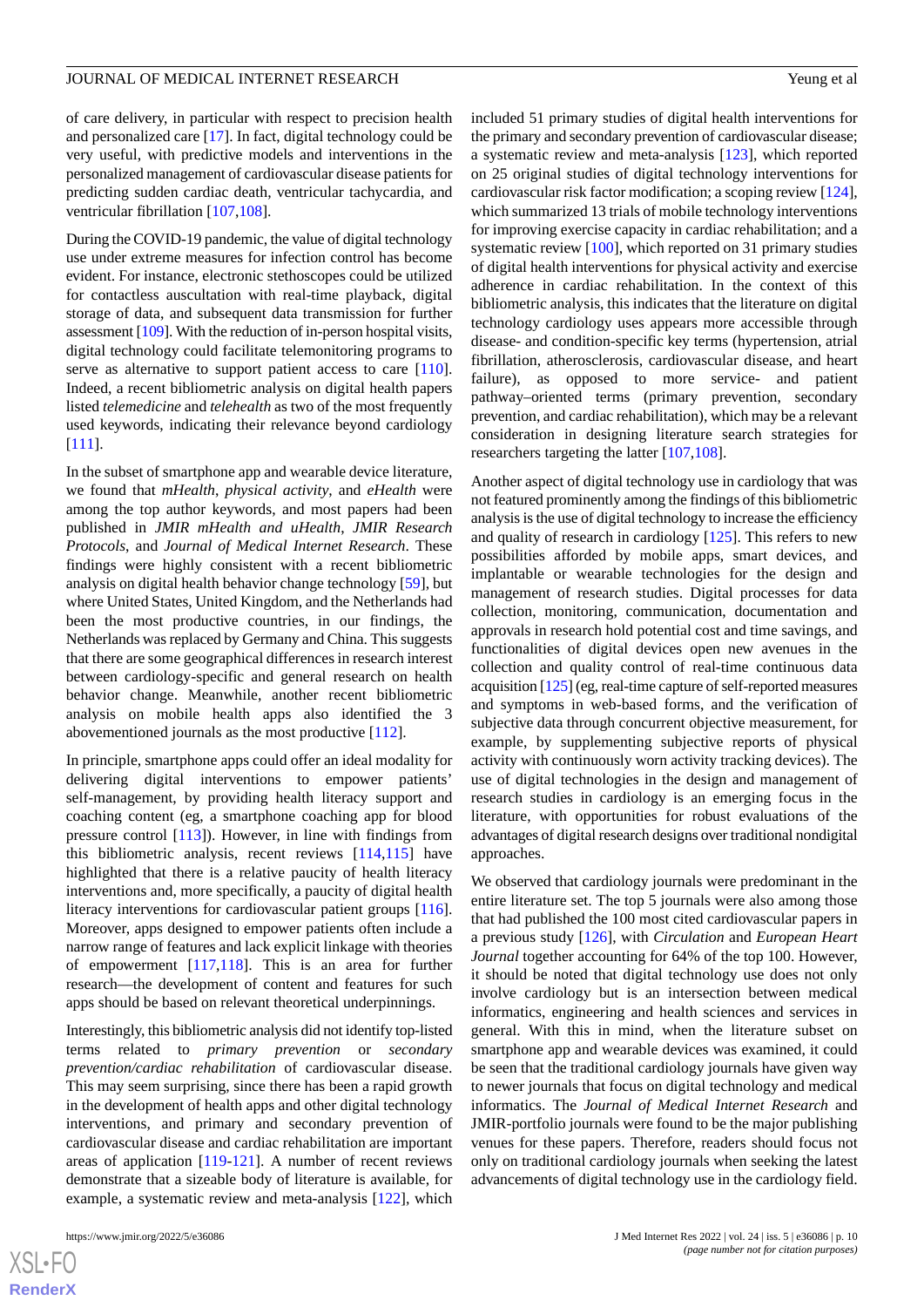There are several limitations. First, not all journals (and hence papers) are indexed by Web of Science. Alternative databases are available, each with their own shortcomings. For example, Scopus may contain erroneous data [[127\]](#page-16-1), Google Scholar does not allow automated extraction of title and abstract information, and PubMed does not contain citation data. Second, publication and citation counts do not necessarily equate to scientific quality. Within the diverse cardiology research field, the baseline research productivity in particular areas could be inhomogeneous; therefore, the ranking of clinicians or researchers is given for readers' general reference only. Notwithstanding, this study should allow readers to gain a better understanding of the literature on digital technology uses in cardiology.

Cardiovascular diseases that were frequently investigated in the literature included hypertension, atrial fibrillation,

atherosclerosis, heart failure, and arterial stiffness. Recurring investigative modalities included ECG, angiography, echocardiography, digital subtraction angiography, and PPG. Readers searching for relevant information and authors searching for suitable publication venues for their work may consider that, while cardiology or cardiovascular system–focused journals were predominant in the overall literature set, the major publishing venues for the literature subset on smartphone apps and wearable devices were *Journal of Medical Internet Research* and JMIR-portfolio journals. Digital uses targeted physicians and patients as well as the general public, and their functions included assisting diagnosis, recording cardiovascular parameters, patient education, and teaching laypersons about cardiopulmonary resuscitation. The scientific body of literature on digital technology use in cardiology is rapidly growing, and its impact on health care is also expected to greatly increase in the near future.

## **Conflicts of Interest**

<span id="page-10-0"></span>None declared.

## <span id="page-10-1"></span>**References**

- <span id="page-10-2"></span>1. Kassal P, Steinberg MD, Steinberg IM. Wireless chemical sensors and biosensors: a review. Sens Actuators B Chem 2018 Aug;266:228-245. [doi: [10.1016/j.snb.2018.03.074\]](http://dx.doi.org/10.1016/j.snb.2018.03.074)
- <span id="page-10-3"></span>2. Patel S, Park H, Bonato P, Chan L, Rodgers M. A review of wearable sensors and systems with application in rehabilitation. J Neuroeng Rehabil 2012 Apr 20;9(1):21 [\[FREE Full text\]](https://jneuroengrehab.biomedcentral.com/articles/10.1186/1743-0003-9-21) [doi: [10.1186/1743-0003-9-21\]](http://dx.doi.org/10.1186/1743-0003-9-21) [Medline: [22520559\]](http://www.ncbi.nlm.nih.gov/entrez/query.fcgi?cmd=Retrieve&db=PubMed&list_uids=22520559&dopt=Abstract)
- <span id="page-10-4"></span>3. Weiser M. The computer for the 21st century. Sci Am 1991 Sep;265(3):94-104. [doi: [10.1038/scientificamerican0991-94](http://dx.doi.org/10.1038/scientificamerican0991-94)]
- 4. Yin AL, Hachuel D, Pollak JP, Scherl EJ, Estrin D. Digital health apps in the clinical care of inflammatory bowel disease: scoping review. J Med Internet Res 2019 Aug 19;21(8):e14630 [\[FREE Full text](https://www.jmir.org/2019/8/e14630/)] [doi: [10.2196/14630](http://dx.doi.org/10.2196/14630)] [Medline: [31429410\]](http://www.ncbi.nlm.nih.gov/entrez/query.fcgi?cmd=Retrieve&db=PubMed&list_uids=31429410&dopt=Abstract)
- <span id="page-10-5"></span>5. Kruse CS, Krowski N, Rodriguez B, Tran L, Vela J, Brooks M. Telehealth and patient satisfaction: a systematic review and narrative analysis. BMJ Open 2017 Aug 03;7(8):e016242 [\[FREE Full text\]](https://bmjopen.bmj.com/lookup/pmidlookup?view=long&pmid=28775188) [doi: [10.1136/bmjopen-2017-016242\]](http://dx.doi.org/10.1136/bmjopen-2017-016242) [Medline: [28775188](http://www.ncbi.nlm.nih.gov/entrez/query.fcgi?cmd=Retrieve&db=PubMed&list_uids=28775188&dopt=Abstract)]
- <span id="page-10-6"></span>6. Inkster B, Digital Mental Health Data Insights Group (DMHDIG). Early warning signs of a mental health tsunami: a coordinated response to gather initial data insights from multiple digital services providers. Front Digit Health 2020 Feb 10;2:578902 [[FREE Full text](http://europepmc.org/abstract/MED/34713053)] [doi: [10.3389/fdgth.2020.578902\]](http://dx.doi.org/10.3389/fdgth.2020.578902) [Medline: [34713053\]](http://www.ncbi.nlm.nih.gov/entrez/query.fcgi?cmd=Retrieve&db=PubMed&list_uids=34713053&dopt=Abstract)
- <span id="page-10-7"></span>7. Monaghesh E, Hajizadeh A. The role of telehealth during COVID-19 outbreak: a systematic review based on current evidence. BMC Public Health 2020 Aug 01;20(1):1193 [\[FREE Full text](https://bmcpublichealth.biomedcentral.com/articles/10.1186/s12889-020-09301-4)] [doi: [10.1186/s12889-020-09301-4\]](http://dx.doi.org/10.1186/s12889-020-09301-4) [Medline: [32738884](http://www.ncbi.nlm.nih.gov/entrez/query.fcgi?cmd=Retrieve&db=PubMed&list_uids=32738884&dopt=Abstract)]
- <span id="page-10-8"></span>8. Bellini R, Wilson A, Smeddinck JD. Fragments of the past: curating peer support with perpetrators of domestic violence. 2021 May Presented at: Conference on Human Factors in Computing Systems; May 8-13, 2021; Yokohama. [doi: [10.1145/3411764.3445611](http://dx.doi.org/10.1145/3411764.3445611)]
- <span id="page-10-9"></span>9. Fortuna KL, Brooks JM, Umucu E, Walker R, Chow PI. Peer support: A human factor to enhance engagement in digital health behavior change interventions. J Technol Behav Sci 2019 Jun 15;4(2):152-161 [[FREE Full text](http://europepmc.org/abstract/MED/34337145)] [doi: [10.1007/s41347-019-00105-x\]](http://dx.doi.org/10.1007/s41347-019-00105-x) [Medline: [34337145\]](http://www.ncbi.nlm.nih.gov/entrez/query.fcgi?cmd=Retrieve&db=PubMed&list_uids=34337145&dopt=Abstract)
- <span id="page-10-10"></span>10. Fortuna KL, Naslund JA, LaCroix JM, Bianco CL, Brooks JM, Zisman-Ilani Y, et al. Digital peer support mental health interventions for people with a lived experience of a serious mental illness: systematic review. JMIR Ment Health 2020 Apr 03;7(4):e16460 [\[FREE Full text](https://mental.jmir.org/2020/4/e16460/)] [doi: [10.2196/16460\]](http://dx.doi.org/10.2196/16460) [Medline: [32243256\]](http://www.ncbi.nlm.nih.gov/entrez/query.fcgi?cmd=Retrieve&db=PubMed&list_uids=32243256&dopt=Abstract)
- <span id="page-10-12"></span><span id="page-10-11"></span>11. Car J, Carlstedt-Duke J, Tudor Car L, Posadzki P, Whiting P, Zary N, Digital Health Education Collaboration. Digital education in health professions: the need for overarching evidence synthesis. J Med Internet Res 2019 Feb 14;21(2):e12913 [[FREE Full text](https://www.jmir.org/2019/2/e12913/)] [doi: [10.2196/12913\]](http://dx.doi.org/10.2196/12913) [Medline: [30762583\]](http://www.ncbi.nlm.nih.gov/entrez/query.fcgi?cmd=Retrieve&db=PubMed&list_uids=30762583&dopt=Abstract)
- <span id="page-10-13"></span>12. Raisamo R, Rakkolainen I, Majaranta P, Salminen K, Rantala J, Farooq A. Human augmentation: past, present and future. Int J Hum Comput Stud 2019 Nov;131:131-143. [doi: [10.1016/j.ijhcs.2019.05.008](http://dx.doi.org/10.1016/j.ijhcs.2019.05.008)]
- 13. Wang L, Lou Z, Jiang K, Shen G. Bio multifunctional smart wearable sensors for medical devices. Adv Intell Syst 2019 Aug 15;1(5):1900040. [doi: [10.1002/aisy.201900040](http://dx.doi.org/10.1002/aisy.201900040)]
- 14. Zhang H, Smeddinck J, Malaka R, Shu Y, Chen C, He B, et al. Wireless non-invasive motion tracking of functional behavior. Pervasive Mob Comput 2019 Mar;54:29-44. [doi: [10.1016/j.pmcj.2019.01.006\]](http://dx.doi.org/10.1016/j.pmcj.2019.01.006)
- 15. Granados C, Pareja-Eastaway M. How do collaborative practices contribute to innovation in large organisations? the case of hackathons. Innovation 2019 Apr 05;21(4):487-505. [doi: [10.1080/14479338.2019.1585190\]](http://dx.doi.org/10.1080/14479338.2019.1585190)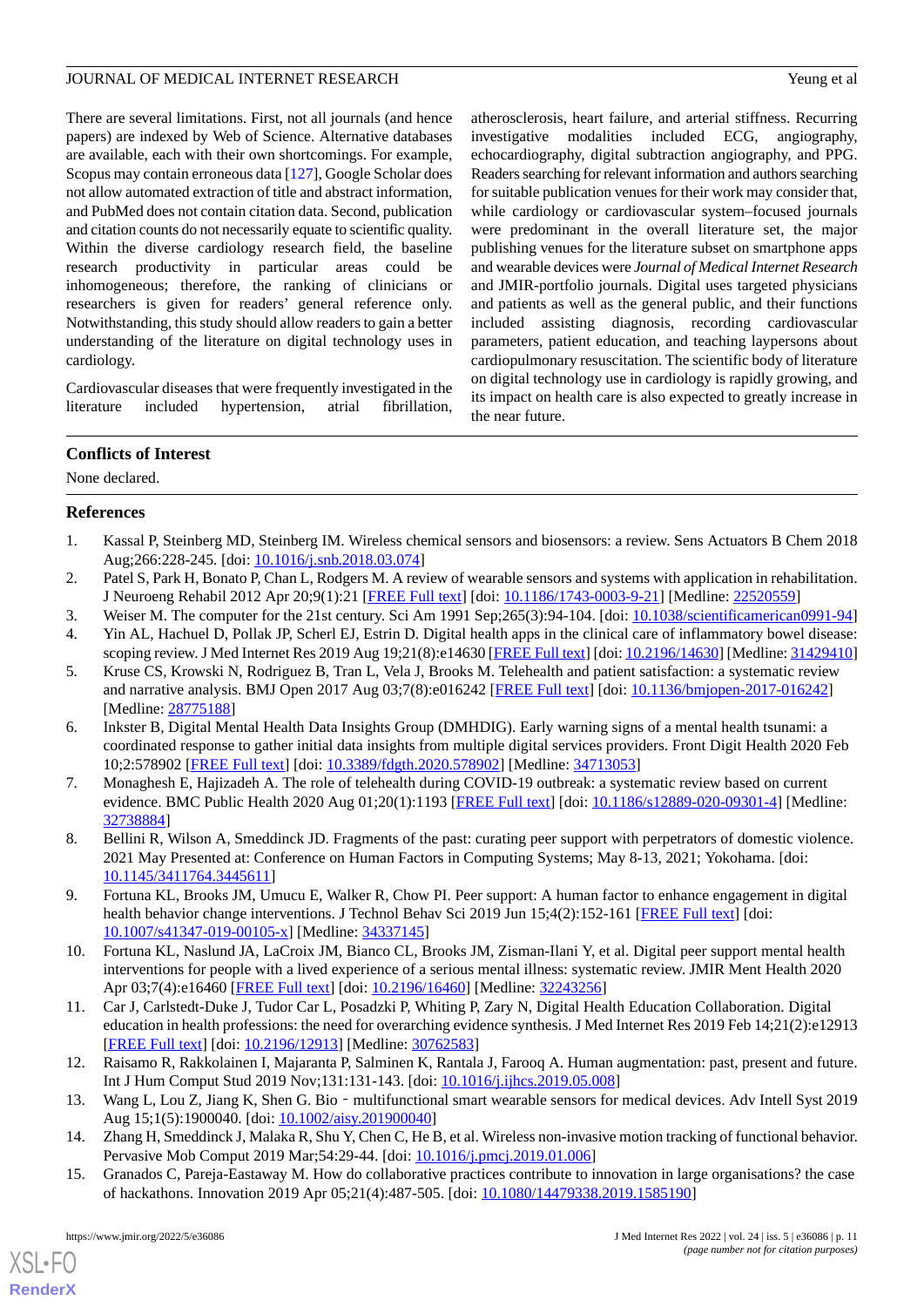- <span id="page-11-0"></span>16. Yeung AWK, Tosevska A, Klager E, Eibensteiner F, Laxar D, Stoyanov J, et al. Virtual and augmented reality applications in medicine: analysis of the scientific literature. J Med Internet Res 2021 Feb 10;23(2):e25499 [[FREE Full text](https://www.jmir.org/2021/2/e25499/)] [doi: [10.2196/25499\]](http://dx.doi.org/10.2196/25499) [Medline: [33565986\]](http://www.ncbi.nlm.nih.gov/entrez/query.fcgi?cmd=Retrieve&db=PubMed&list_uids=33565986&dopt=Abstract)
- <span id="page-11-1"></span>17. Bhavnani S, Parakh K, Atreja A, Druz R, Graham G, Hayek SS, et al. 2017 Roadmap for innovation-ACC health policy statement on health care transformation in the era of digital health, big data, and precision health: a report of the American College of Cardiology Task Force on Health Policy Statements and Systems of Care. J Am Coll Cardiol 2017 Nov 28;70(21):2696-2718 [[FREE Full text](https://linkinghub.elsevier.com/retrieve/pii/S0735-1097(17)41115-6)] [doi: [10.1016/j.jacc.2017.10.018\]](http://dx.doi.org/10.1016/j.jacc.2017.10.018) [Medline: [29169478](http://www.ncbi.nlm.nih.gov/entrez/query.fcgi?cmd=Retrieve&db=PubMed&list_uids=29169478&dopt=Abstract)]
- <span id="page-11-3"></span><span id="page-11-2"></span>18. Swan M. The quantified self: fundamental disruption in big data science and biological discovery. Big Data 2013 Jun;1(2):85-99. [doi: [10.1089/big.2012.0002](http://dx.doi.org/10.1089/big.2012.0002)] [Medline: [27442063](http://www.ncbi.nlm.nih.gov/entrez/query.fcgi?cmd=Retrieve&db=PubMed&list_uids=27442063&dopt=Abstract)]
- 19. Epstein DA, Ping A, Fogarty J, Munson SA. A lived informatics model of personal informatics. 2015 Presented at: 2015 ACM International Joint Conference on Pervasive and Ubiquitous Computing; September 7-11, 2015; Osaka. [doi: [10.1145/2750858.2804250](http://dx.doi.org/10.1145/2750858.2804250)]
- <span id="page-11-4"></span>20. Hussein R. Medical informatics in the digital personalized health and medicine era: a SWOT analysis and actionable strategies. Stud Health Technol Inform 2020 Jun 16;270:869-873. [doi: [10.3233/SHTI200285\]](http://dx.doi.org/10.3233/SHTI200285) [Medline: [32570506](http://www.ncbi.nlm.nih.gov/entrez/query.fcgi?cmd=Retrieve&db=PubMed&list_uids=32570506&dopt=Abstract)]
- <span id="page-11-5"></span>21. Rooksby J, Rost M, Morrison A, Chalmers M. Personal tracking as lived informatics. 2014 Presented at: SIGCHI Conference on Human Factors in Computing Systems; May 1, 2014; Toronto. [doi: [10.1145/2556288.2557039\]](http://dx.doi.org/10.1145/2556288.2557039)
- <span id="page-11-6"></span>22. Detmer D, Bloomrosen M, Raymond B, Tang P. Integrated personal health records: transformative tools for consumer-centric care. BMC Med Inform Decis Mak 2008 Oct 06;8(1):45 [[FREE Full text](https://bmcmedinformdecismak.biomedcentral.com/articles/10.1186/1472-6947-8-45)] [doi: [10.1186/1472-6947-8-45\]](http://dx.doi.org/10.1186/1472-6947-8-45) [Medline: [18837999](http://www.ncbi.nlm.nih.gov/entrez/query.fcgi?cmd=Retrieve&db=PubMed&list_uids=18837999&dopt=Abstract)]
- <span id="page-11-7"></span>23. Tang PC, Ash JS, Bates DW, Overhage JM, Sands DZ. Personal health records: definitions, benefits, and strategies for overcoming barriers to adoption. J Am Med Inform Assoc 2006;13(2):121-126 [[FREE Full text](http://europepmc.org/abstract/MED/16357345)] [doi: [10.1197/jamia.M2025](http://dx.doi.org/10.1197/jamia.M2025)] [Medline: [16357345](http://www.ncbi.nlm.nih.gov/entrez/query.fcgi?cmd=Retrieve&db=PubMed&list_uids=16357345&dopt=Abstract)]
- <span id="page-11-8"></span>24. Bera K, Schalper KA, Rimm DL, Velcheti V, Madabhushi A. Artificial intelligence in digital pathology - new tools for diagnosis and precision oncology. Nat Rev Clin Oncol 2019 Nov 09;16(11):703-715 [[FREE Full text](http://europepmc.org/abstract/MED/31399699)] [doi: [10.1038/s41571-019-0252-y\]](http://dx.doi.org/10.1038/s41571-019-0252-y) [Medline: [31399699](http://www.ncbi.nlm.nih.gov/entrez/query.fcgi?cmd=Retrieve&db=PubMed&list_uids=31399699&dopt=Abstract)]
- <span id="page-11-9"></span>25. Kononenko I. Machine learning for medical diagnosis: history, state of the art and perspective. Artif Intell Med 2001 Aug;23(1):89-109. [doi: [10.1016/s0933-3657\(01\)00077-x](http://dx.doi.org/10.1016/s0933-3657(01)00077-x)]
- <span id="page-11-11"></span><span id="page-11-10"></span>26. Johnson AEW, Ghassemi MM, Nemati S, Niehaus KE, Clifton D, Clifford GD. Machine learning and decision support in critical care. Proc IEEE Inst Electr Electron Eng 2016 Feb;104(2):444-466 [\[FREE Full text\]](http://europepmc.org/abstract/MED/27765959) [doi: [10.1109/JPROC.2015.2501978](http://dx.doi.org/10.1109/JPROC.2015.2501978)] [Medline: [27765959](http://www.ncbi.nlm.nih.gov/entrez/query.fcgi?cmd=Retrieve&db=PubMed&list_uids=27765959&dopt=Abstract)]
- <span id="page-11-13"></span><span id="page-11-12"></span>27. Shortliffe EH, Sepúlveda MJ. Clinical decision support in the era of artificial intelligence. JAMA 2018 Dec 04;320(21):2199-2200. [doi: [10.1001/jama.2018.17163](http://dx.doi.org/10.1001/jama.2018.17163)] [Medline: [30398550\]](http://www.ncbi.nlm.nih.gov/entrez/query.fcgi?cmd=Retrieve&db=PubMed&list_uids=30398550&dopt=Abstract)
- <span id="page-11-14"></span>28. Ashley EA. The precision medicine initiative: a new national effort. JAMA 2015 Jun 02;313(21):2119-2120. [doi: [10.1001/jama.2015.3595](http://dx.doi.org/10.1001/jama.2015.3595)] [Medline: [25928209](http://www.ncbi.nlm.nih.gov/entrez/query.fcgi?cmd=Retrieve&db=PubMed&list_uids=25928209&dopt=Abstract)]
- 29. Bahcall O. Precision medicine. Nature 2015 Oct 15;526(7573):335-335. [doi: [10.1038/526335a\]](http://dx.doi.org/10.1038/526335a) [Medline: [26469043\]](http://www.ncbi.nlm.nih.gov/entrez/query.fcgi?cmd=Retrieve&db=PubMed&list_uids=26469043&dopt=Abstract)
- <span id="page-11-15"></span>30. Bzdok D, Varoquaux G, Steyerberg EW. Prediction, not association, paves the road to precision medicine. JAMA Psychiatry 2021 Feb 01;78(2):127-128. [doi: [10.1001/jamapsychiatry.2020.2549](http://dx.doi.org/10.1001/jamapsychiatry.2020.2549)] [Medline: [32804995\]](http://www.ncbi.nlm.nih.gov/entrez/query.fcgi?cmd=Retrieve&db=PubMed&list_uids=32804995&dopt=Abstract)
- <span id="page-11-16"></span>31. Malaka R, Herrlich M, Smeddinck J. Anticipation in motion-based games for health. In: Nadin M, editor. Anticipation and Medicine. Cham: Springer; 2017:351-363.
- <span id="page-11-17"></span>32. Tyler J, Choi SW, Tewari M. Real-time, personalized medicine through wearable sensors and dynamic predictive modeling: a new paradigm for clinical medicine. Curr Opin Syst Biol 2020 Apr;20:17-25 [[FREE Full text](http://europepmc.org/abstract/MED/32984661)] [doi: [10.1016/j.coisb.2020.07.001](http://dx.doi.org/10.1016/j.coisb.2020.07.001)] [Medline: [32984661](http://www.ncbi.nlm.nih.gov/entrez/query.fcgi?cmd=Retrieve&db=PubMed&list_uids=32984661&dopt=Abstract)]
- 33. Swan M. Health 2050: the realization of personalized medicine through crowdsourcing, the quantified self, and the participatory biocitizen. J Pers Med 2012 Sep 12;2(3):93-118 [[FREE Full text](https://www.mdpi.com/resolver?pii=jpm2030093)] [doi: [10.3390/jpm2030093](http://dx.doi.org/10.3390/jpm2030093)] [Medline: [25562203](http://www.ncbi.nlm.nih.gov/entrez/query.fcgi?cmd=Retrieve&db=PubMed&list_uids=25562203&dopt=Abstract)]
- <span id="page-11-18"></span>34. Bickmore TW, Utami D, Matsuyama R, Paasche-Orlow MK. Improving access to online health information with conversational agents: a randomized controlled experiment. J Med Internet Res 2016 Jan 04;18(1):e1 [\[FREE Full text\]](https://www.jmir.org/2016/1/e1/) [doi: [10.2196/jmir.5239\]](http://dx.doi.org/10.2196/jmir.5239) [Medline: [26728964\]](http://www.ncbi.nlm.nih.gov/entrez/query.fcgi?cmd=Retrieve&db=PubMed&list_uids=26728964&dopt=Abstract)
- <span id="page-11-19"></span>35. Kocaballi AB, Berkovsky S, Quiroz JC, Laranjo L, Tong HL, Rezazadegan D, et al. The personalization of conversational agents in health care: systematic review. J Med Internet Res 2019 Nov 07;21(11):e15360 [\[FREE Full text\]](https://www.jmir.org/2019/11/e15360/) [doi: [10.2196/15360\]](http://dx.doi.org/10.2196/15360) [Medline: [31697237\]](http://www.ncbi.nlm.nih.gov/entrez/query.fcgi?cmd=Retrieve&db=PubMed&list_uids=31697237&dopt=Abstract)
- <span id="page-11-20"></span>36. Skjuve MB, Brandtzæg PB. Chatbots as a new user interface for providing health information to young people. In: Andersson Y, Dalquist U, Ohlsson J, editors. Youth and News in a Digital Media Environment: Nordic-Baltic Perspectives. Gothenburg: Nordicom; 2018.
- 37. Manero A, Smith P, Sparkman J, Dombrowski M, Courbin D, Kester A, et al. Implementation of 3D printing technology in the field of prosthetics: past, present, and future. Int J Environ Res Public Health 2019 May 10;16(9):1641 [[FREE Full](https://www.mdpi.com/resolver?pii=ijerph16091641) [text](https://www.mdpi.com/resolver?pii=ijerph16091641)] [doi: [10.3390/ijerph16091641](http://dx.doi.org/10.3390/ijerph16091641)] [Medline: [31083479\]](http://www.ncbi.nlm.nih.gov/entrez/query.fcgi?cmd=Retrieve&db=PubMed&list_uids=31083479&dopt=Abstract)
- 38. Richterich A. When open source design is vital: critical making of DIY healthcare equipment during the COVID-19 pandemic. Health Sociol Rev 2020 Jul 10;29(2):158-167. [doi: [10.1080/14461242.2020.1784772\]](http://dx.doi.org/10.1080/14461242.2020.1784772) [Medline: [33411651\]](http://www.ncbi.nlm.nih.gov/entrez/query.fcgi?cmd=Retrieve&db=PubMed&list_uids=33411651&dopt=Abstract)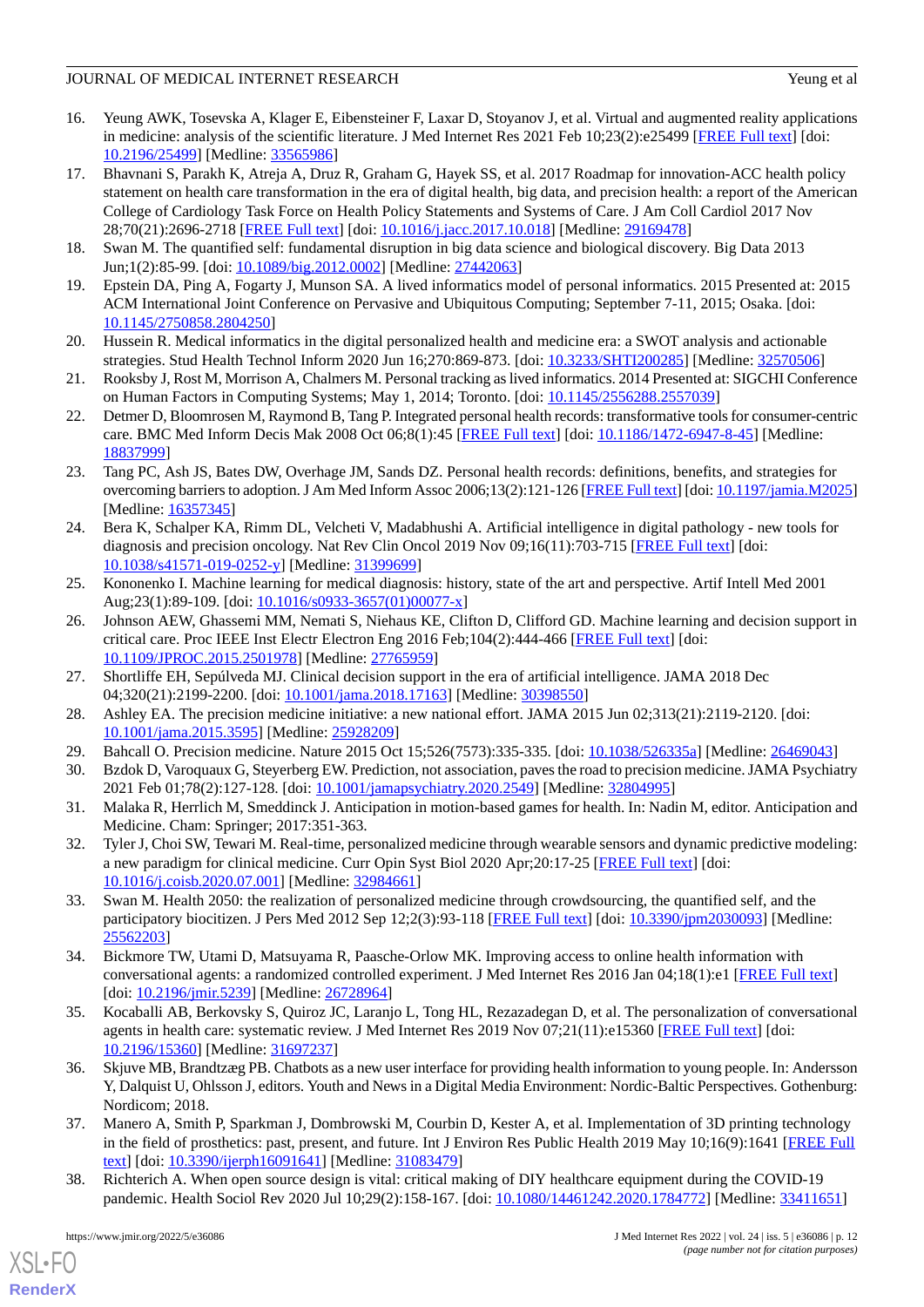- <span id="page-12-0"></span>39. Yetisen AK. Biohacking. Trends Biotechnol 2018 Aug;36(8):744-747. [doi: [10.1016/j.tibtech.2018.02.011](http://dx.doi.org/10.1016/j.tibtech.2018.02.011)] [Medline: [29550160](http://www.ncbi.nlm.nih.gov/entrez/query.fcgi?cmd=Retrieve&db=PubMed&list_uids=29550160&dopt=Abstract)]
- <span id="page-12-2"></span><span id="page-12-1"></span>40. Rehm HL. Evolving health care through personal genomics. Nat Rev Genet 2017 Apr 31;18(4):259-267 [\[FREE Full text\]](http://europepmc.org/abstract/MED/28138143) [doi: [10.1038/nrg.2016.162](http://dx.doi.org/10.1038/nrg.2016.162)] [Medline: [28138143](http://www.ncbi.nlm.nih.gov/entrez/query.fcgi?cmd=Retrieve&db=PubMed&list_uids=28138143&dopt=Abstract)]
- <span id="page-12-3"></span>41. Kelman C, Bass A, Holman C. Research use of linked health data--a best practice protocol. Aust N Z J Public Health 2002;26(3):251-255. [doi: [10.1111/j.1467-842x.2002.tb00682.x\]](http://dx.doi.org/10.1111/j.1467-842x.2002.tb00682.x) [Medline: [12141621](http://www.ncbi.nlm.nih.gov/entrez/query.fcgi?cmd=Retrieve&db=PubMed&list_uids=12141621&dopt=Abstract)]
- <span id="page-12-4"></span>42. Hodge JG, Gostin LO, Jacobson PD. Legal issues concerning electronic health information: privacy, quality, and liability. JAMA 1999 Oct 20;282(15):1466-1471. [doi: [10.1001/jama.282.15.1466](http://dx.doi.org/10.1001/jama.282.15.1466)] [Medline: [10535438](http://www.ncbi.nlm.nih.gov/entrez/query.fcgi?cmd=Retrieve&db=PubMed&list_uids=10535438&dopt=Abstract)]
- <span id="page-12-5"></span>43. Nebeker C, Torous J, Bartlett Ellis RJ. Building the case for actionable ethics in digital health research supported by artificial intelligence. BMC Med 2019 Jul 17;17(1):137 [\[FREE Full text\]](https://bmcmedicine.biomedcentral.com/articles/10.1186/s12916-019-1377-7) [doi: [10.1186/s12916-019-1377-7](http://dx.doi.org/10.1186/s12916-019-1377-7)] [Medline: [31311535](http://www.ncbi.nlm.nih.gov/entrez/query.fcgi?cmd=Retrieve&db=PubMed&list_uids=31311535&dopt=Abstract)]
- <span id="page-12-6"></span>44. Anderson JG. Social, ethical and legal barriers to e-health. Int J Med Inform 2007;76(5-6):480-483. [doi: [10.1016/j.ijmedinf.2006.09.016\]](http://dx.doi.org/10.1016/j.ijmedinf.2006.09.016) [Medline: [17064955](http://www.ncbi.nlm.nih.gov/entrez/query.fcgi?cmd=Retrieve&db=PubMed&list_uids=17064955&dopt=Abstract)]
- <span id="page-12-7"></span>45. Sankar PL, Parker LS. The Precision Medicine Initiative's All of Us research program: an agenda for research on its ethical, legal, and social issues. Genet Med 2017 Jul;19(7):743-750 [\[FREE Full text\]](https://linkinghub.elsevier.com/retrieve/pii/S1098-3600(21)02228-0) [doi: [10.1038/gim.2016.183\]](http://dx.doi.org/10.1038/gim.2016.183) [Medline: [27929525](http://www.ncbi.nlm.nih.gov/entrez/query.fcgi?cmd=Retrieve&db=PubMed&list_uids=27929525&dopt=Abstract)]
- <span id="page-12-8"></span>46. Greenhalgh T, Wherton J, Papoutsi C, Lynch J, Hughes G, A'Court C, et al. Beyond adoption: a new framework for theorizing and evaluating nonadoption, abandonment, and challenges to the scale-up, spread, and sustainability of health and care technologies. J Med Internet Res 2017 Nov 01;19(11):e367 [[FREE Full text\]](https://www.jmir.org/2017/11/e367/) [doi: [10.2196/jmir.8775](http://dx.doi.org/10.2196/jmir.8775)] [Medline: [29092808\]](http://www.ncbi.nlm.nih.gov/entrez/query.fcgi?cmd=Retrieve&db=PubMed&list_uids=29092808&dopt=Abstract)
- <span id="page-12-9"></span>47. Huang F, Blaschke S, Lucas H. Beyond pilotitis: taking digital health interventions to the national level in China and Uganda. Global Health 2017 Jul 31;13(1):49 [\[FREE Full text\]](https://globalizationandhealth.biomedcentral.com/articles/10.1186/s12992-017-0275-z) [doi: [10.1186/s12992-017-0275-z](http://dx.doi.org/10.1186/s12992-017-0275-z)] [Medline: [28756767](http://www.ncbi.nlm.nih.gov/entrez/query.fcgi?cmd=Retrieve&db=PubMed&list_uids=28756767&dopt=Abstract)]
- <span id="page-12-10"></span>48. Smeddinck JD. Games for health. In: Dörner R, Göbel S, Kickmeier-Rust M, Masuch M, Zweig K, editors. Entertainment Computing and Serious Games. Cham: Springer; 2016:212-264.
- 49. Crutzen R, de Nooijer J, Brouwer W, Oenema A, Brug J, de Vries NK. Strategies to facilitate exposure to internet-delivered health behavior change interventions aimed at adolescents or young adults: a systematic review. Health Educ Behav 2011 Feb 28;38(1):49-62. [doi: [10.1177/1090198110372878](http://dx.doi.org/10.1177/1090198110372878)] [Medline: [21189422](http://www.ncbi.nlm.nih.gov/entrez/query.fcgi?cmd=Retrieve&db=PubMed&list_uids=21189422&dopt=Abstract)]
- <span id="page-12-11"></span>50. Marcus BH, Selby VC, Niaura RS, Rossi JS. Self-efficacy and the stages of exercise behavior change. Res Q Exerc Sport 1992 Mar;63(1):60-66. [doi: [10.1080/02701367.1992.10607557\]](http://dx.doi.org/10.1080/02701367.1992.10607557) [Medline: [1574662\]](http://www.ncbi.nlm.nih.gov/entrez/query.fcgi?cmd=Retrieve&db=PubMed&list_uids=1574662&dopt=Abstract)
- <span id="page-12-12"></span>51. Sun S, Folarin AA, Ranjan Y, Rashid Z, Conde P, Stewart C, RADAR-CNS Consortium. Using smartphones and wearable devices to monitor behavioral changes during COVID-19. J Med Internet Res 2020 Sep 25;22(9):e19992 [\[FREE Full text](https://www.jmir.org/2020/9/e19992/)] [doi: [10.2196/19992](http://dx.doi.org/10.2196/19992)] [Medline: [32877352\]](http://www.ncbi.nlm.nih.gov/entrez/query.fcgi?cmd=Retrieve&db=PubMed&list_uids=32877352&dopt=Abstract)
- <span id="page-12-14"></span><span id="page-12-13"></span>52. Arigo D, Jake-Schoffman DE, Wolin K, Beckjord E, Hekler EB, Pagoto SL. The history and future of digital health in the field of behavioral medicine. J Behav Med 2019 Feb 1;42(1):67-83 [[FREE Full text](http://europepmc.org/abstract/MED/30825090)] [doi: [10.1007/s10865-018-9966-z\]](http://dx.doi.org/10.1007/s10865-018-9966-z) [Medline: [30825090](http://www.ncbi.nlm.nih.gov/entrez/query.fcgi?cmd=Retrieve&db=PubMed&list_uids=30825090&dopt=Abstract)]
- <span id="page-12-15"></span>53. Falter M, Scherrenberg M, Dendale P. Digital health in cardiac rehabilitation and secondary prevention: a search for the ideal tool. Sensors (Basel) 2020 Dec 22;21(1):12 [\[FREE Full text\]](https://www.mdpi.com/resolver?pii=s21010012) [doi: [10.3390/s21010012\]](http://dx.doi.org/10.3390/s21010012) [Medline: [33374985\]](http://www.ncbi.nlm.nih.gov/entrez/query.fcgi?cmd=Retrieve&db=PubMed&list_uids=33374985&dopt=Abstract)
- 54. Molinari G, Molinari M, Di Biase M, Brunetti ND. Telecardiology and its settings of application: an update. J Telemed Telecare 2017 Jan 13;24(5):373-381. [doi: [10.1177/1357633x16689432](http://dx.doi.org/10.1177/1357633x16689432)] [Medline: [28084886](http://www.ncbi.nlm.nih.gov/entrez/query.fcgi?cmd=Retrieve&db=PubMed&list_uids=28084886&dopt=Abstract)]
- <span id="page-12-17"></span><span id="page-12-16"></span>55. Scherrenberg M, Wilhelm M, Hansen D, Völler H, Cornelissen V, Frederix I, et al. The future is now: a call for action for cardiac telerehabilitation in the COVID-19 pandemic from the secondary prevention and rehabilitation section of the European Association of Preventive Cardiology. Eur J Prev Cardiol 2020 Jul 03;28(5):a. [doi: [10.1177/2047487320939671](http://dx.doi.org/10.1177/2047487320939671)] [Medline: [33611532](http://www.ncbi.nlm.nih.gov/entrez/query.fcgi?cmd=Retrieve&db=PubMed&list_uids=33611532&dopt=Abstract)]
- <span id="page-12-19"></span><span id="page-12-18"></span>56. Dalal HM, Doherty P, McDonagh ST, Paul K, Taylor RS. Virtual and in-person cardiac rehabilitation. BMJ 2021 Jun 03;373:n1270 [[FREE Full text](http://www.bmj.com/lookup/pmidlookup?view=long&pmid=34083376)] [doi: [10.1136/bmj.n1270\]](http://dx.doi.org/10.1136/bmj.n1270) [Medline: [34083376\]](http://www.ncbi.nlm.nih.gov/entrez/query.fcgi?cmd=Retrieve&db=PubMed&list_uids=34083376&dopt=Abstract)
- 57. Antoniades C, Asselbergs F, Vardas P. The year in cardiovascular medicine 2020: digital health and innovation. Eur Heart J 2021 Feb 14;42(7):732-739 [\[FREE Full text\]](http://europepmc.org/abstract/MED/33388767) [doi: [10.1093/eurheartj/ehaa1065\]](http://dx.doi.org/10.1093/eurheartj/ehaa1065) [Medline: [33388767\]](http://www.ncbi.nlm.nih.gov/entrez/query.fcgi?cmd=Retrieve&db=PubMed&list_uids=33388767&dopt=Abstract)
- <span id="page-12-20"></span>58. Mesko B. A glimpse into the future of cardiology: how can advanced technologies lead to compassionate care? Eur Heart J 2021 Aug 31;42(33):3114-3116. [doi: [10.1093/eurheartj/ehab167](http://dx.doi.org/10.1093/eurheartj/ehab167)] [Medline: [34038504](http://www.ncbi.nlm.nih.gov/entrez/query.fcgi?cmd=Retrieve&db=PubMed&list_uids=34038504&dopt=Abstract)]
- <span id="page-12-21"></span>59. Taj F, Klein MCA, van Halteren A. Digital health behavior change technology: bibliometric and scoping review of two decades of research. JMIR Mhealth Uhealth 2019 Dec 13;7(12):e13311 [[FREE Full text](https://mhealth.jmir.org/2019/12/e13311/)] [doi: [10.2196/13311\]](http://dx.doi.org/10.2196/13311) [Medline: [31833836](http://www.ncbi.nlm.nih.gov/entrez/query.fcgi?cmd=Retrieve&db=PubMed&list_uids=31833836&dopt=Abstract)]
- <span id="page-12-22"></span>60. Gresham G, Schrack J, Gresham LM, Shinde AM, Hendifar AE, Tuli R, et al. Wearable activity monitors in oncology trials: current use of an emerging technology. Contemp Clin Trials 2018 Jan;64:13-21 [\[FREE Full text\]](https://linkinghub.elsevier.com/retrieve/pii/S1551-7144(17)30473-1) [doi: [10.1016/j.cct.2017.11.002](http://dx.doi.org/10.1016/j.cct.2017.11.002)] [Medline: [29129704](http://www.ncbi.nlm.nih.gov/entrez/query.fcgi?cmd=Retrieve&db=PubMed&list_uids=29129704&dopt=Abstract)]
- 61. Singh N, Moneghetti K, Christle J, Hadley D, Froelicher V, Plews D. Heart rate variability: an old metric with new meaning in the era of using mhealth technologies for health and exercise training guidance. part two: prognosis and training. Arrhythm Electrophysiol Rev 2018 Dec;7(4):247-255 [[FREE Full text](http://europepmc.org/abstract/MED/30588312)] [doi: [10.15420/aer.2018.30.2\]](http://dx.doi.org/10.15420/aer.2018.30.2) [Medline: [30588312\]](http://www.ncbi.nlm.nih.gov/entrez/query.fcgi?cmd=Retrieve&db=PubMed&list_uids=30588312&dopt=Abstract)
- 62. Nelson BW, Low CA, Jacobson N, Areán P, Torous J, Allen NB. Guidelines for wrist-worn consumer wearable assessment of heart rate in biobehavioral research. NPJ Digit Med 2020 Jun 26;3(1):90 [\[FREE Full text\]](https://doi.org/10.1038/s41746-020-0297-4) [doi: [10.1038/s41746-020-0297-4\]](http://dx.doi.org/10.1038/s41746-020-0297-4) [Medline: [32613085](http://www.ncbi.nlm.nih.gov/entrez/query.fcgi?cmd=Retrieve&db=PubMed&list_uids=32613085&dopt=Abstract)]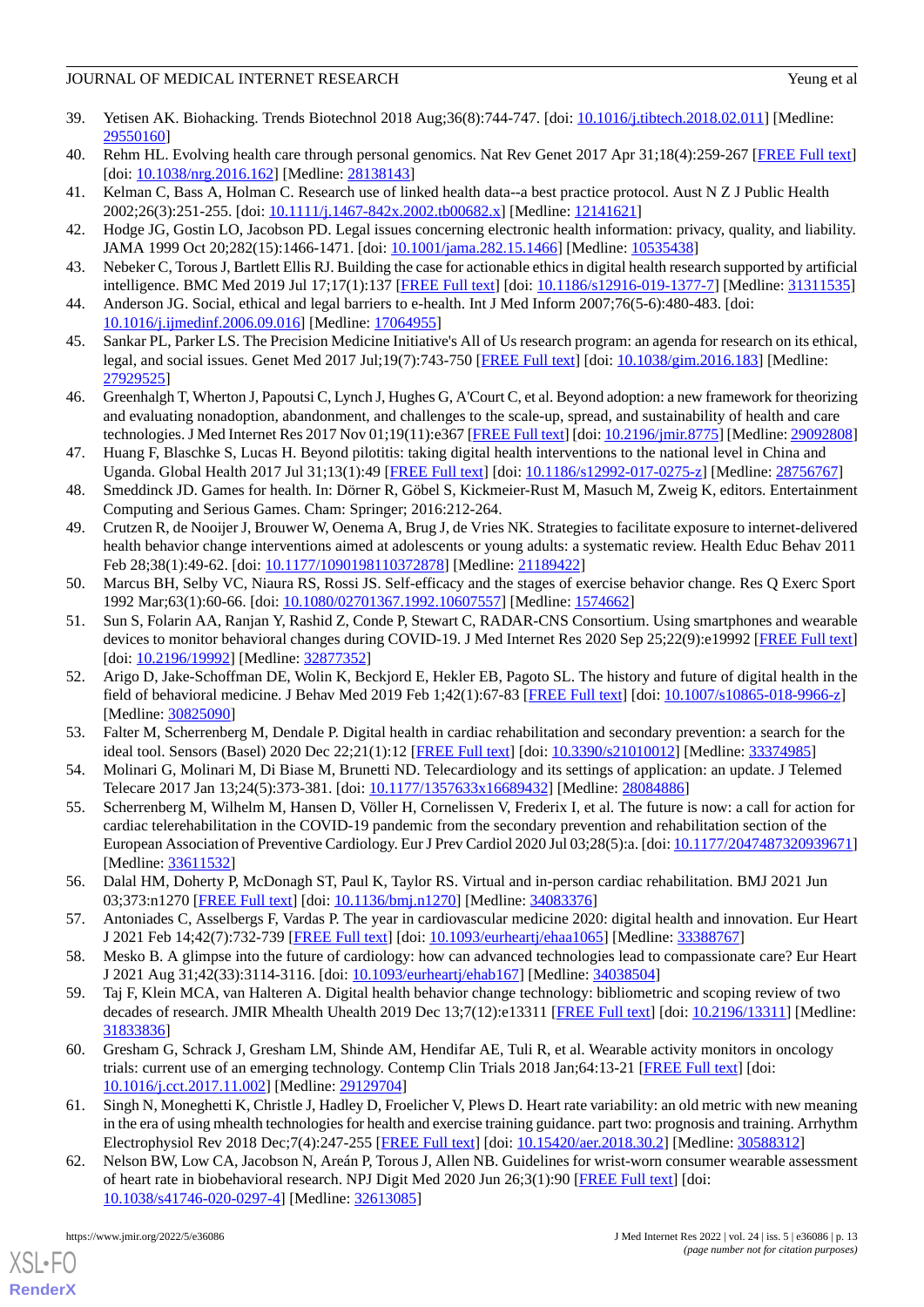- <span id="page-13-0"></span>63. Stappers NEH, Schipperijn J, Kremers SPJ, Bekker MPM, Jansen MWJ, de Vries NK, et al. Combining accelerometry and GPS to assess neighborhood-based physical activity: associations with perceived neighborhood walkability. Environ Behav 2020 Feb 17;53(7):732-752. [doi: [10.1177/0013916520906485\]](http://dx.doi.org/10.1177/0013916520906485)
- <span id="page-13-2"></span><span id="page-13-1"></span>64. Crutzen R. Hardwired… to self-destruct? Using technology to improve behavior change science. Health Psychol Bull 2021 May 21;5(1):70-80. [doi: [10.5334/hpb.26\]](http://dx.doi.org/10.5334/hpb.26)
- <span id="page-13-3"></span>65. Wolfenden L, Nathan N, Williams CM. Computer-tailored interventions to facilitate health behavioural change. Br J Sports Med 2015 Nov 03;49(22):1478-1479. [doi: [10.1136/bjsports-2014-093508\]](http://dx.doi.org/10.1136/bjsports-2014-093508) [Medline: [24591065\]](http://www.ncbi.nlm.nih.gov/entrez/query.fcgi?cmd=Retrieve&db=PubMed&list_uids=24591065&dopt=Abstract)
- <span id="page-13-4"></span>66. Perski O, Hébert ET, Naughton F, Hekler EB, Brown J, Businelle MS. Technology-mediated just-in-time adaptive interventions (JITAIs) to reduce harmful substance use: a systematic review. Addiction 2022 May 11;117(5):1220-1241. [doi: [10.1111/add.15687](http://dx.doi.org/10.1111/add.15687)] [Medline: [34514668\]](http://www.ncbi.nlm.nih.gov/entrez/query.fcgi?cmd=Retrieve&db=PubMed&list_uids=34514668&dopt=Abstract)
- <span id="page-13-5"></span>67. Berkman ND, Davis TC, McCormack L. Health literacy: what is it? J Health Commun 2010 Aug 31;15 Suppl 2(sup2):9-19. [doi: [10.1080/10810730.2010.499985](http://dx.doi.org/10.1080/10810730.2010.499985)] [Medline: [20845189\]](http://www.ncbi.nlm.nih.gov/entrez/query.fcgi?cmd=Retrieve&db=PubMed&list_uids=20845189&dopt=Abstract)
- <span id="page-13-6"></span>68. Jacobs RJ, Lou JQ, Ownby RL, Caballero J. A systematic review of eHealth interventions to improve health literacy. Health Informatics J 2016 Jun 10;22(2):81-98 [[FREE Full text](https://journals.sagepub.com/doi/10.1177/1460458214534092?url_ver=Z39.88-2003&rfr_id=ori:rid:crossref.org&rfr_dat=cr_pub%3dpubmed)] [doi: [10.1177/1460458214534092\]](http://dx.doi.org/10.1177/1460458214534092) [Medline: [24916567\]](http://www.ncbi.nlm.nih.gov/entrez/query.fcgi?cmd=Retrieve&db=PubMed&list_uids=24916567&dopt=Abstract)
- <span id="page-13-7"></span>69. Kickbusch I, Pelikan JM, Apfel F, Tsouros AD. Health literacy: the solid facts. World Health Organization Regional Office for Europe. 2013. URL: <https://apps.who.int/iris/bitstream/handle/10665/128703/e96854.pdf> [accessed 2022-04-22]
- 70. Prince L, Schmidtke C, Beck J, Hadden K. An assessment of organizational health literacy practices at an academic health center. Qual Manag Health Care 2018;27(2):93-97. [doi: [10.1097/QMH.0000000000000162](http://dx.doi.org/10.1097/QMH.0000000000000162)] [Medline: [29596270\]](http://www.ncbi.nlm.nih.gov/entrez/query.fcgi?cmd=Retrieve&db=PubMed&list_uids=29596270&dopt=Abstract)
- <span id="page-13-8"></span>71. Qi S, Hua F, Xu S, Zhou Z, Liu F. Trends of global health literacy research (1995–2020): analysis of mapping knowledge domains based on citation data mining. PLoS ONE 2021 Aug 9;16(8):e0254988. [doi: [10.1371/journal.pone.0254988\]](http://dx.doi.org/10.1371/journal.pone.0254988)
- <span id="page-13-10"></span><span id="page-13-9"></span>72. Sørensen K, Pelikan JM, Röthlin F, Ganahl K, Slonska Z, Doyle G, HLS-EU Consortium. Health literacy in Europe: comparative results of the European health literacy survey (HLS-EU). Eur J Public Health 2015 Dec 05;25(6):1053-1058 [[FREE Full text](http://europepmc.org/abstract/MED/25843827)] [doi: [10.1093/eurpub/ckv043\]](http://dx.doi.org/10.1093/eurpub/ckv043) [Medline: [25843827](http://www.ncbi.nlm.nih.gov/entrez/query.fcgi?cmd=Retrieve&db=PubMed&list_uids=25843827&dopt=Abstract)]
- 73. Health Literacy: a Prescription to End Confusion. Washington DC: National Academies Press; 2004.
- <span id="page-13-11"></span>74. Mackert M, Mabry-Flynn A, Champlin S, Donovan EE, Pounders K. Health literacy and health information technology adoption: the potential for a new digital divide. J Med Internet Res 2016 Oct 04;18(10):e264 [\[FREE Full text](https://www.jmir.org/2016/10/e264/)] [doi: [10.2196/jmir.6349](http://dx.doi.org/10.2196/jmir.6349)] [Medline: [27702738](http://www.ncbi.nlm.nih.gov/entrez/query.fcgi?cmd=Retrieve&db=PubMed&list_uids=27702738&dopt=Abstract)]
- <span id="page-13-12"></span>75. Manganello J, Gerstner G, Pergolino K, Graham Y, Falisi A, Strogatz D. The relationship of health literacy with use of digital technology for health information: implications for public health practice. J Public Health Manag Pract 2017;23(4):380-387. [doi: [10.1097/PHH.0000000000000366](http://dx.doi.org/10.1097/PHH.0000000000000366)] [Medline: [26672402](http://www.ncbi.nlm.nih.gov/entrez/query.fcgi?cmd=Retrieve&db=PubMed&list_uids=26672402&dopt=Abstract)]
- <span id="page-13-13"></span>76. Diviani N, van den Putte B, Giani S, van Weert JC. Low health literacy and evaluation of online health information: a systematic review of the literature. J Med Internet Res 2015 May 07;17(5):e112 [[FREE Full text\]](https://www.jmir.org/2015/5/e112/) [doi: [10.2196/jmir.4018](http://dx.doi.org/10.2196/jmir.4018)] [Medline: [25953147](http://www.ncbi.nlm.nih.gov/entrez/query.fcgi?cmd=Retrieve&db=PubMed&list_uids=25953147&dopt=Abstract)]
- <span id="page-13-14"></span>77. Wilcox L, Feiner S, Liu A, Restaino S, Collins S, Vawdrey D. Designing inpatient technology to meet the medication information needs of cardiology patients. In: Proceedings of the 2nd ACM SIGHIT International Health Informatics Symposium. 2012 Presented at: 2nd ACM SIGHIT International Health Informatics Symposium; January 28-30, 2012; Miami, Florida p. 831-836 URL: <http://europepmc.org/abstract/MED/28018992> [doi: [10.1145/2110363.2110466](http://dx.doi.org/10.1145/2110363.2110466)]
- <span id="page-13-16"></span><span id="page-13-15"></span>78. Bickmore TW, Pfeifer LM, Jack BW. Taking the time to care: empowering low health literacy hospital patients with virtual nurse agents. 2009 Presented at: SIGCHI Conference on Human Factors in Computing Systems; April 4-9, 2009; Boston, Massachusetts. [doi: [10.1145/1518701.1518891](http://dx.doi.org/10.1145/1518701.1518891)]
- <span id="page-13-17"></span>79. Seljelid B, Varsi C, Solberg Nes L, Stenehjem A, Bollerslev J, Børøsund E. Content and system development of a digital patient-provider communication tool to support shared decision making in chronic health care: InvolveMe. BMC Med Inform Decis Mak 2020 Mar 04;20(1):46 [[FREE Full text](https://bmcmedinformdecismak.biomedcentral.com/articles/10.1186/s12911-020-1065-8)] [doi: [10.1186/s12911-020-1065-8](http://dx.doi.org/10.1186/s12911-020-1065-8)] [Medline: [32131808](http://www.ncbi.nlm.nih.gov/entrez/query.fcgi?cmd=Retrieve&db=PubMed&list_uids=32131808&dopt=Abstract)]
- 80. Sun S, Zhou X, Denny JC, Rosenbloom TS, Xu H. Messaging to your doctors: understanding patient-provider communications via a portal system. 2013 Presented at: SIGCHI Conference on Human Factors in Computing Systems; April 27-May 2, 2013; Paris, France. [doi: [10.1145/2470654.2466230](http://dx.doi.org/10.1145/2470654.2466230)]
- <span id="page-13-18"></span>81. Magnani JW, Mujahid MS, Aronow HD, Cené CW, Dickson VV, Havranek E, American Heart Association Council on Epidemiology and Prevention; Council on Cardiovascular Disease in the Young; Council on Cardiovascular and Stroke Nursing; Council on Peripheral Vascular Disease; Council on Quality of Care and Outcomes Research; Stroke Council. Health literacy and cardiovascular disease: fundamental relevance to primary and secondary prevention: a scientific statement from the American Heart Association. Circulation 2018 Jul 10;138(2):e48-e74 [\[FREE Full text\]](http://europepmc.org/abstract/MED/29866648) [doi: [10.1161/CIR.0000000000000579\]](http://dx.doi.org/10.1161/CIR.0000000000000579) [Medline: [29866648\]](http://www.ncbi.nlm.nih.gov/entrez/query.fcgi?cmd=Retrieve&db=PubMed&list_uids=29866648&dopt=Abstract)
- 82. Yeung AWK, Souto EB, Durazzo A, Lucarini M, Novellino E, Tewari D, et al. Big impact of nanoparticles: analysis of the most cited nanopharmaceuticals and nanonutraceuticals research. Curr Res Biotechnol 2020 Nov;2:53-63. [doi: [10.1016/j.crbiot.2020.04.002\]](http://dx.doi.org/10.1016/j.crbiot.2020.04.002)
- 83. Yeung AWK, Tzvetkov NT, Georgieva MG, Ognyanov IV, Kordos K, Jóźwik A, et al. Reactive oxygen species and their impact in neurodegenerative diseases: literature landscape analysis. Antioxid Redox Signal 2021 Feb 10;34(5):402-420. [doi: [10.1089/ars.2019.7952\]](http://dx.doi.org/10.1089/ars.2019.7952) [Medline: [32030995\]](http://www.ncbi.nlm.nih.gov/entrez/query.fcgi?cmd=Retrieve&db=PubMed&list_uids=32030995&dopt=Abstract)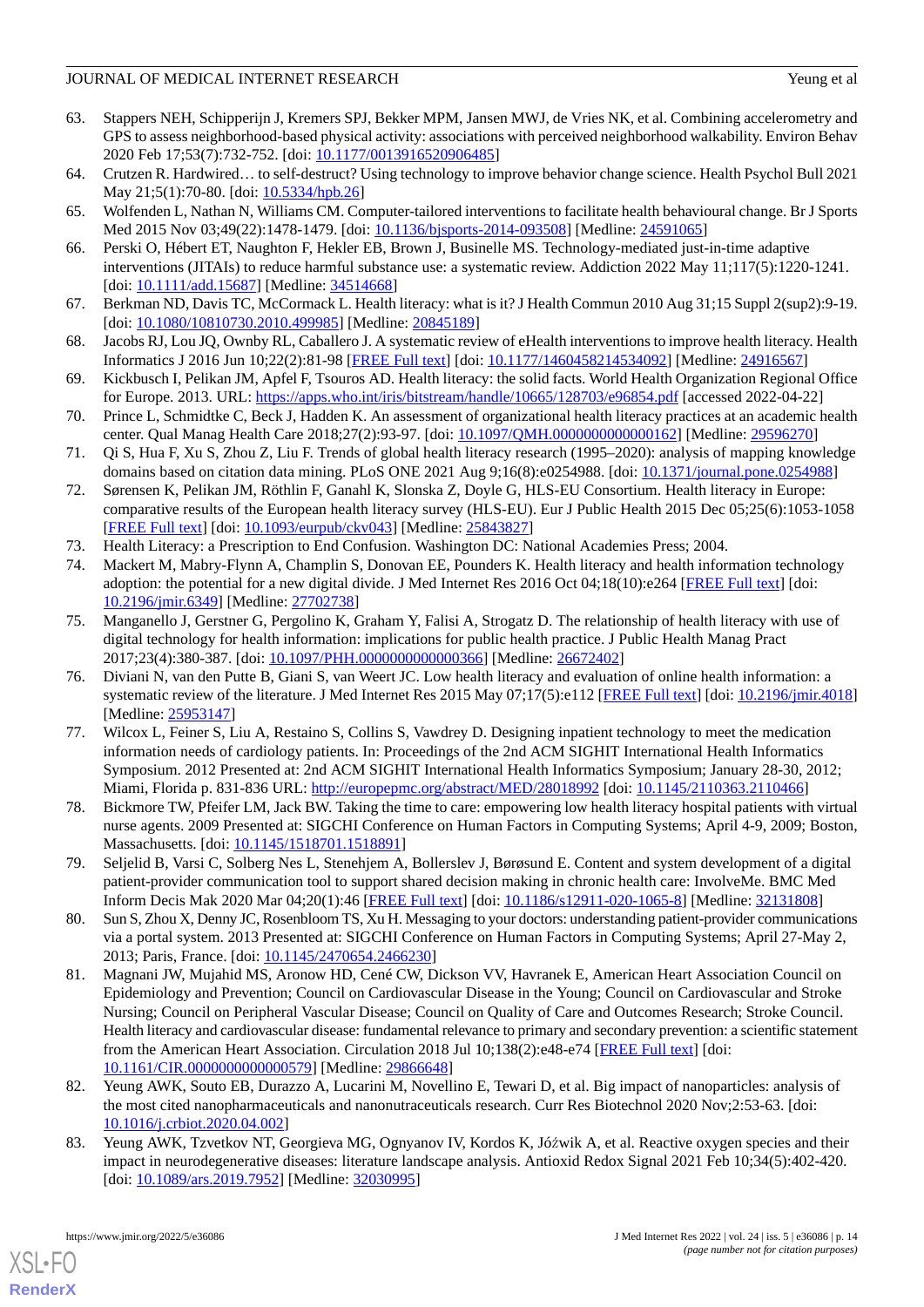- <span id="page-14-0"></span>84. Yeung AWK, Tzvetkov NT, Jóźwik A, Horbanczuk OK, Polgar T, Pieczynska MD, et al. Food toxicology: quantitative analysis of the research field literature. Int J Food Sci Nutr 2020 Feb 29;71(1):13-21. [doi: [10.1080/09637486.2019.1620184](http://dx.doi.org/10.1080/09637486.2019.1620184)] [Medline: [31140340](http://www.ncbi.nlm.nih.gov/entrez/query.fcgi?cmd=Retrieve&db=PubMed&list_uids=31140340&dopt=Abstract)]
- <span id="page-14-1"></span>85. Yeung AWK, Tzvetkov NT, El-Tawil OS, Bungǎu SG, Abdel-Daim MM, Atanasov AG. Antioxidants: scientific literature landscape analysis. Oxid Med Cell Longev 2019 Jan 08;2019:8278454-8278411 [\[FREE Full text](https://doi.org/10.1155/2019/8278454)] [doi: [10.1155/2019/8278454\]](http://dx.doi.org/10.1155/2019/8278454) [Medline: [30728893](http://www.ncbi.nlm.nih.gov/entrez/query.fcgi?cmd=Retrieve&db=PubMed&list_uids=30728893&dopt=Abstract)]
- <span id="page-14-3"></span><span id="page-14-2"></span>86. Durnin R, Glassner H, Jorgensen C, Fyler D. New approach to heart sound screening in children by analog-digital circuitry. Public Health Rep 1965 Sep;80(9):761-770 [\[FREE Full text\]](http://europepmc.org/abstract/MED/4953238) [Medline: [4953238](http://www.ncbi.nlm.nih.gov/entrez/query.fcgi?cmd=Retrieve&db=PubMed&list_uids=4953238&dopt=Abstract)]
- 87. Pemberton J, Li X, Karamlou T, Sandquist CA, Thiele K, Shen I, et al. The use of live three-dimensional Doppler echocardiography in the measurement of cardiac output: an in vivo animal study. J Am Coll Cardiol 2005 Feb 01;45(3):433-438 [[FREE Full text](https://linkinghub.elsevier.com/retrieve/pii/S0735-1097(04)02159-X)] [doi: [10.1016/j.jacc.2004.10.046\]](http://dx.doi.org/10.1016/j.jacc.2004.10.046) [Medline: [15680724\]](http://www.ncbi.nlm.nih.gov/entrez/query.fcgi?cmd=Retrieve&db=PubMed&list_uids=15680724&dopt=Abstract)
- <span id="page-14-4"></span>88. Pemberton J, Li X, Kenny A, Davies CH, Minette MS, Sahn DJ. Real-time 3-dimensional Doppler echocardiography for the assessment of stroke volume: an in vivo human study compared with standard 2-dimensional echocardiography. J Am Soc Echocardiogr 2005 Oct;18(10):1030-1036. [doi: [10.1016/j.echo.2005.03.009](http://dx.doi.org/10.1016/j.echo.2005.03.009)] [Medline: [16198879\]](http://www.ncbi.nlm.nih.gov/entrez/query.fcgi?cmd=Retrieve&db=PubMed&list_uids=16198879&dopt=Abstract)
- <span id="page-14-5"></span>89. Shiota T, Jones M, Chikada M, Fleishman CE, Castellucci JB, Cotter B, et al. Real-time three-dimensional echocardiography for determining right ventricular stroke volume in an animal model of chronic right ventricular volume overload. Circulation 1998 May 19;97(19):1897-1900. [doi: [10.1161/01.cir.97.19.1897](http://dx.doi.org/10.1161/01.cir.97.19.1897)] [Medline: [9609081\]](http://www.ncbi.nlm.nih.gov/entrez/query.fcgi?cmd=Retrieve&db=PubMed&list_uids=9609081&dopt=Abstract)
- <span id="page-14-6"></span>90. Mundt C, Montgomery K, Udoh U, Barker V, Thonier G, Tellier A, et al. A multiparameter wearable physiologic monitoring system for space and terrestrial applications. IEEE Trans Inf Technol Biomed 2005 Sep;9(3):382-391. [doi: [10.1109/titb.2005.854509\]](http://dx.doi.org/10.1109/titb.2005.854509) [Medline: [16167692\]](http://www.ncbi.nlm.nih.gov/entrez/query.fcgi?cmd=Retrieve&db=PubMed&list_uids=16167692&dopt=Abstract)
- <span id="page-14-7"></span>91. Liang Y, Chen Z, Ward R, Elgendi M. Hypertension assessment via ECG and PPG signals: an evaluation using MIMIC database. Diagnostics (Basel) 2018 Sep 10;8(3):65 [[FREE Full text\]](https://www.mdpi.com/resolver?pii=diagnostics8030065) [doi: [10.3390/diagnostics8030065](http://dx.doi.org/10.3390/diagnostics8030065)] [Medline: [30201887](http://www.ncbi.nlm.nih.gov/entrez/query.fcgi?cmd=Retrieve&db=PubMed&list_uids=30201887&dopt=Abstract)]
- <span id="page-14-9"></span><span id="page-14-8"></span>92. Liang Y, Chen Z, Ward R, Elgendi M. Photoplethysmography and deep learning: enhancing hypertension risk stratification. Biosensors (Basel) 2018 Oct 26;8(4):101 [[FREE Full text](https://www.mdpi.com/resolver?pii=bios8040101)] [doi: [10.3390/bios8040101](http://dx.doi.org/10.3390/bios8040101)] [Medline: [30373211](http://www.ncbi.nlm.nih.gov/entrez/query.fcgi?cmd=Retrieve&db=PubMed&list_uids=30373211&dopt=Abstract)]
- 93. Xu H, Long H. The effect of smartphone app-based interventions for patients with hypertension: systematic review and meta-analysis. JMIR Mhealth Uhealth 2020 Oct 19;8(10):e21759 [\[FREE Full text\]](https://mhealth.jmir.org/2020/10/e21759/) [doi: [10.2196/21759\]](http://dx.doi.org/10.2196/21759) [Medline: [33074161](http://www.ncbi.nlm.nih.gov/entrez/query.fcgi?cmd=Retrieve&db=PubMed&list_uids=33074161&dopt=Abstract)]
- <span id="page-14-10"></span>94. Islam SMS, Maddison R. A comparison of blood pressure data obtained from wearable, ambulatory, and home blood pressure monitoring devices: prospective validation study. JMIR Data 2020;1(1):e22436 [[FREE Full text](https://data.jmir.org/2020/1/e22436)] [doi: [10.2196/22436\]](http://dx.doi.org/10.2196/22436)
- <span id="page-14-11"></span>95. Bumgarner JM, Lambert CT, Hussein AA, Cantillon DJ, Baranowski B, Wolski K, et al. Smartwatch algorithm for automated detection of atrial fibrillation. J Am Coll Cardiol 2018 May 29;71(21):2381-2388 [[FREE Full text](https://linkinghub.elsevier.com/retrieve/pii/S0735-1097(18)33486-7)] [doi: [10.1016/j.jacc.2018.03.003\]](http://dx.doi.org/10.1016/j.jacc.2018.03.003) [Medline: [29535065\]](http://www.ncbi.nlm.nih.gov/entrez/query.fcgi?cmd=Retrieve&db=PubMed&list_uids=29535065&dopt=Abstract)
- <span id="page-14-12"></span>96. William AD, Kanbour M, Callahan T, Bhargava M, Varma N, Rickard J, et al. Assessing the accuracy of an automated atrial fibrillation detection algorithm using smartphone technology: the iREAD study. Heart Rhythm 2018 Oct;15(10):1561-1565. [doi: [10.1016/j.hrthm.2018.06.037\]](http://dx.doi.org/10.1016/j.hrthm.2018.06.037) [Medline: [30143448\]](http://www.ncbi.nlm.nih.gov/entrez/query.fcgi?cmd=Retrieve&db=PubMed&list_uids=30143448&dopt=Abstract)
- <span id="page-14-13"></span>97. Kotecha D, Chua W, Fabritz L, Hendriks J, Casadei B, Schotten U, European Society of Cardiology (ESC) Atrial Fibrillation Guidelines Taskforce, the CATCH ME consortiumthe European Heart Rhythm Association (EHRA). European Society of Cardiology smartphone and tablet applications for patients with atrial fibrillation and their health care providers. Europace 2018 Feb 01;20(2):225-233 [[FREE Full text](http://europepmc.org/abstract/MED/29040548)] [doi: [10.1093/europace/eux299](http://dx.doi.org/10.1093/europace/eux299)] [Medline: [29040548\]](http://www.ncbi.nlm.nih.gov/entrez/query.fcgi?cmd=Retrieve&db=PubMed&list_uids=29040548&dopt=Abstract)
- <span id="page-14-15"></span><span id="page-14-14"></span>98. Curcio A, De Rosa S, Sabatino J, De Luca S, Bochicchio A, Polimeni A, et al. linical usefulness of a mobile application for the appropriate selection of the antiarrhythmic device in heart failure. Pacing Clin Electrophysiol 2016 Jul 19;39(7):696-702. [doi: [10.1111/pace.12872\]](http://dx.doi.org/10.1111/pace.12872) [Medline: [27071370](http://www.ncbi.nlm.nih.gov/entrez/query.fcgi?cmd=Retrieve&db=PubMed&list_uids=27071370&dopt=Abstract)]
- <span id="page-14-16"></span>99. Salvi D, Poffley E, Orchard E, Tarassenko L. The mobile-based 6-minute walk test: usability study and algorithm development and validation. JMIR Mhealth Uhealth 2020 Jan 03;8(1):e13756 [[FREE Full text](https://mhealth.jmir.org/2020/1/e13756/)] [doi: [10.2196/13756](http://dx.doi.org/10.2196/13756)] [Medline: [31899457\]](http://www.ncbi.nlm.nih.gov/entrez/query.fcgi?cmd=Retrieve&db=PubMed&list_uids=31899457&dopt=Abstract)
- <span id="page-14-17"></span>100. Wongvibulsin S, Habeos EE, Huynh PP, Xun H, Shan R, Porosnicu Rodriguez KA, et al. Digital health interventions for cardiac rehabilitation: systematic literature review. J Med Internet Res 2021 Feb 08;23(2):e18773 [[FREE Full text](https://www.jmir.org/2021/2/e18773/)] [doi: [10.2196/18773\]](http://dx.doi.org/10.2196/18773) [Medline: [33555259\]](http://www.ncbi.nlm.nih.gov/entrez/query.fcgi?cmd=Retrieve&db=PubMed&list_uids=33555259&dopt=Abstract)
- <span id="page-14-18"></span>101. Creutzfeldt J, Hedman L, Heinrichs L, Youngblood P, Felländer-Tsai L. Cardiopulmonary resuscitation training in high school using avatars in virtual worlds: an international feasibility study. J Med Internet Res 2013 Jan 14;15(1):e9 [[FREE](https://www.jmir.org/2013/1/e9/) [Full text\]](https://www.jmir.org/2013/1/e9/) [doi: [10.2196/jmir.1715](http://dx.doi.org/10.2196/jmir.1715)] [Medline: [23318253\]](http://www.ncbi.nlm.nih.gov/entrez/query.fcgi?cmd=Retrieve&db=PubMed&list_uids=23318253&dopt=Abstract)
- <span id="page-14-19"></span>102. Perron JE, Coffey MJ, Lovell-Simons A, Dominguez L, King ME, Ooi CY. Resuscitating cardiopulmonary resuscitation training in a virtual reality: prospective interventional study. J Med Internet Res 2021 Jul 29;23(7):e22920 [[FREE Full text](https://www.jmir.org/2021/7/e22920/)] [doi: [10.2196/22920](http://dx.doi.org/10.2196/22920)] [Medline: [34326040\]](http://www.ncbi.nlm.nih.gov/entrez/query.fcgi?cmd=Retrieve&db=PubMed&list_uids=34326040&dopt=Abstract)
- 103. Elgendi M. On the analysis of fingertip photoplethysmogram signals. Curr Cardiol Rev 2012 Feb 01;8(1):14-25 [\[FREE](http://europepmc.org/abstract/MED/22845812) [Full text\]](http://europepmc.org/abstract/MED/22845812) [doi: [10.2174/157340312801215782](http://dx.doi.org/10.2174/157340312801215782)] [Medline: [22845812](http://www.ncbi.nlm.nih.gov/entrez/query.fcgi?cmd=Retrieve&db=PubMed&list_uids=22845812&dopt=Abstract)]
- 104. Kwon S, Kim H, Park KS. Validation of heart rate extraction using video imaging on a built-in camera system of a smartphone. 2012 Presented at: Annual International Conference of the IEEE Engineering in Medicine and Biology Society; August 28-September 1. 2012; San Diego, California. [doi: [10.1109/embc.2012.6346392](http://dx.doi.org/10.1109/embc.2012.6346392)]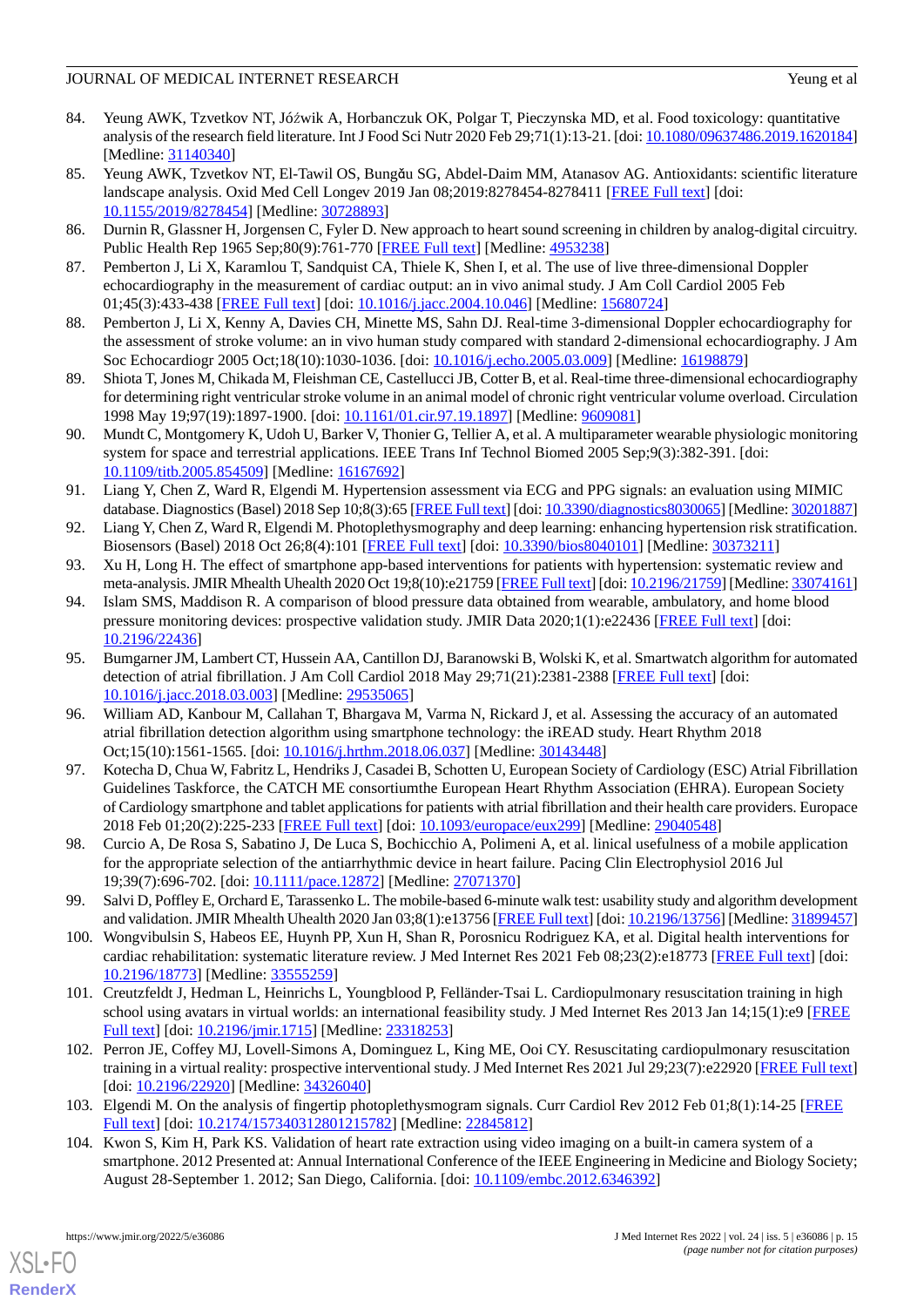- <span id="page-15-0"></span>105. Siontis KC, Noseworthy PA, Attia ZI, Friedman PA. Artificial intelligence-enhanced electrocardiography in cardiovascular disease management. Nat Rev Cardiol 2021 Jul 01;18(7):465-478 [[FREE Full text](http://europepmc.org/abstract/MED/33526938)] [doi: [10.1038/s41569-020-00503-2\]](http://dx.doi.org/10.1038/s41569-020-00503-2) [Medline: [33526938](http://www.ncbi.nlm.nih.gov/entrez/query.fcgi?cmd=Retrieve&db=PubMed&list_uids=33526938&dopt=Abstract)]
- <span id="page-15-2"></span><span id="page-15-1"></span>106. Johnson KW, Torres Soto J, Glicksberg BS, Shameer K, Miotto R, Ali M, et al. Artificial intelligence in cardiology. J Am Coll Cardiol 2018 Jun 12;71(23):2668-2679 [\[FREE Full text](https://linkinghub.elsevier.com/retrieve/pii/S0735-1097(18)34408-5)] [doi: [10.1016/j.jacc.2018.03.521\]](http://dx.doi.org/10.1016/j.jacc.2018.03.521) [Medline: [29880128\]](http://www.ncbi.nlm.nih.gov/entrez/query.fcgi?cmd=Retrieve&db=PubMed&list_uids=29880128&dopt=Abstract)
- <span id="page-15-3"></span>107. Paz O, Zhou X, Gillberg J, Tseng H, Gang E, Swerdlow C. Detection of T-wave alternans using an implantable cardioverter-defibrillator. Heart Rhythm 2006 Jul;3(7):791-797. [doi: [10.1016/j.hrthm.2006.03.022\]](http://dx.doi.org/10.1016/j.hrthm.2006.03.022) [Medline: [16818208](http://www.ncbi.nlm.nih.gov/entrez/query.fcgi?cmd=Retrieve&db=PubMed&list_uids=16818208&dopt=Abstract)]
- <span id="page-15-4"></span>108. Porthan K, Viitasalo M, Toivonen L, Havulinna AS, Jula A, Tikkanen JT, et al. redictive value of electrocardiographic T-wave morphology parameters and T-wave peak to T-wave end interval for sudden cardiac death in the general population. Circ: Arrhythmia Electrophysiol 2013 Aug;6(4):690-696. [doi: [10.1161/circep.113.000356](http://dx.doi.org/10.1161/circep.113.000356)]
- <span id="page-15-5"></span>109. Yang C, Zhang W, Pang Z, Zhang J, Zou D, Zhang X, et al. A low-cost, ear-contactless electronic stethoscope powered by Raspberry Pi for auscultation of patients with COVID-19: prototype development and feasibility study. JMIR Med Inform 2021 Jan 19;9(1):e22753 [\[FREE Full text\]](https://medinform.jmir.org/2021/1/e22753/) [doi: [10.2196/22753](http://dx.doi.org/10.2196/22753)] [Medline: [33436354](http://www.ncbi.nlm.nih.gov/entrez/query.fcgi?cmd=Retrieve&db=PubMed&list_uids=33436354&dopt=Abstract)]
- <span id="page-15-6"></span>110. Wali S, Guessi Margarido M, Shah A, Ware P, McDonald M, O'Sullivan M, et al. Expanding telemonitoring in a virtual world: a case study of the expansion of a heart failure telemonitoring program during the COVID-19 pandemic. J Med Internet Res 2021 Jan 22;23(1):e26165 [\[FREE Full text\]](https://www.jmir.org/2021/1/e26165/) [doi: [10.2196/26165](http://dx.doi.org/10.2196/26165)] [Medline: [33444153](http://www.ncbi.nlm.nih.gov/entrez/query.fcgi?cmd=Retrieve&db=PubMed&list_uids=33444153&dopt=Abstract)]
- <span id="page-15-7"></span>111. Ahmadvand A, Kavanagh D, Clark M, Drennan J, Nissen L. Trends and visibility of "digital health" as a keyword in articles by JMIR publications in the new millennium: bibliographic-bibliometric analysis. J Med Internet Res 2019 Dec 19;21(12):e10477 [\[FREE Full text](https://www.jmir.org/2019/12/e10477/)] [doi: [10.2196/10477\]](http://dx.doi.org/10.2196/10477) [Medline: [31855190\]](http://www.ncbi.nlm.nih.gov/entrez/query.fcgi?cmd=Retrieve&db=PubMed&list_uids=31855190&dopt=Abstract)
- <span id="page-15-8"></span>112. Peng C, He M, Cutrona SL, Kiefe CI, Liu F, Wang Z. Theme trends and knowledge structure on mobile health apps: bibliometric analysis. JMIR Mhealth Uhealth 2020 Jul 27;8(7):e18212 [[FREE Full text\]](https://mhealth.jmir.org/2020/7/e18212/) [doi: [10.2196/18212](http://dx.doi.org/10.2196/18212)] [Medline: [32716312](http://www.ncbi.nlm.nih.gov/entrez/query.fcgi?cmd=Retrieve&db=PubMed&list_uids=32716312&dopt=Abstract)]
- <span id="page-15-9"></span>113. Persell SD, Peprah YA, Lipiszko D, Lee JY, Li JJ, Ciolino JD, et al. Effect of home blood pressure monitoring via a smartphone hypertension coaching application or tracking application on adults with uncontrolled hypertension: a randomized clinical trial. JAMA Netw Open 2020 Mar 02;3(3):e200255 [\[FREE Full text\]](https://jamanetwork.com/journals/jamanetworkopen/fullarticle/10.1001/jamanetworkopen.2020.0255) [doi: [10.1001/jamanetworkopen.2020.0255](http://dx.doi.org/10.1001/jamanetworkopen.2020.0255)] [Medline: [32119093](http://www.ncbi.nlm.nih.gov/entrez/query.fcgi?cmd=Retrieve&db=PubMed&list_uids=32119093&dopt=Abstract)]
- <span id="page-15-10"></span>114. Cheng C, Beauchamp A, Elsworth GR, Osborne RH. Applying the electronic health literacy lens: systematic review of electronic health interventions targeted at socially disadvantaged groups. J Med Internet Res 2020 Aug 13;22(8):e18476 [[FREE Full text](https://www.jmir.org/2020/8/e18476/)] [doi: [10.2196/18476\]](http://dx.doi.org/10.2196/18476) [Medline: [32788144\]](http://www.ncbi.nlm.nih.gov/entrez/query.fcgi?cmd=Retrieve&db=PubMed&list_uids=32788144&dopt=Abstract)
- <span id="page-15-11"></span>115. Walters R, Leslie SJ, Polson R, Cusack T, Gorely T. Establishing the efficacy of interventions to improve health literacy and health behaviours: a systematic review. BMC Public Health 2020 Jun 30;20(1):1040 [[FREE Full text](https://bmcpublichealth.biomedcentral.com/articles/10.1186/s12889-020-08991-0)] [doi: [10.1186/s12889-020-08991-0\]](http://dx.doi.org/10.1186/s12889-020-08991-0) [Medline: [32605608\]](http://www.ncbi.nlm.nih.gov/entrez/query.fcgi?cmd=Retrieve&db=PubMed&list_uids=32605608&dopt=Abstract)
- <span id="page-15-12"></span>116. Beauchamp A, Talevski J, Niebauer J, Gutenberg J, Kefalianos E, Mayr B, et al. Health literacy interventions for secondary prevention of coronary artery disease: a scoping review. Open Heart 2022 Jan;9(1) [[FREE Full text](https://openheart.bmj.com/content/openhrt/9/1/e001895.full.pdf)] [doi: [10.1136/openhrt-2021-001895](http://dx.doi.org/10.1136/openhrt-2021-001895)] [Medline: [35064057\]](http://www.ncbi.nlm.nih.gov/entrez/query.fcgi?cmd=Retrieve&db=PubMed&list_uids=35064057&dopt=Abstract)
- <span id="page-15-14"></span><span id="page-15-13"></span>117. Brew-Sam N, Chib A. ow do smart device apps for diabetes self-management correspond with theoretical indicators of empowerment? an analysis of app features. Int J Technol Assess Health Care 2019 Apr 24;35(2):150-159. [doi: [10.1017/s0266462319000163\]](http://dx.doi.org/10.1017/s0266462319000163)
- 118. Brew-Sam N, Chib A. How do smart device apps for diabetes self-management correspond with theoretical indicators of empowerment? an analysis of app features—CORRIGENDUM. Int J Technol Assess Health Care 2019 Jun 26;35(03):252. [doi: [10.1017/s0266462319000369](http://dx.doi.org/10.1017/s0266462319000369)]
- <span id="page-15-15"></span>119. Chow CK, Ariyarathna N, Islam SMS, Thiagalingam A, Redfern J. mHealth in cardiovascular health care. Heart Lung Circ 2016 Aug; 25(8): 802-807. [doi: 10.1016/j.hlc. 2016.04.009] [Medline: [27262389](http://www.ncbi.nlm.nih.gov/entrez/query.fcgi?cmd=Retrieve&db=PubMed&list_uids=27262389&dopt=Abstract)]
- <span id="page-15-16"></span>120. MacKinnon GE, Brittain EL. Mobile health technologies in cardiopulmonary disease. Chest 2020 Mar;157(3):654-664 [[FREE Full text](http://europepmc.org/abstract/MED/31678305)] [doi: [10.1016/j.chest.2019.10.015](http://dx.doi.org/10.1016/j.chest.2019.10.015)] [Medline: [31678305\]](http://www.ncbi.nlm.nih.gov/entrez/query.fcgi?cmd=Retrieve&db=PubMed&list_uids=31678305&dopt=Abstract)
- <span id="page-15-17"></span>121. Wongvibulsin S, Martin SS, Steinhubl SR, Muse ED. Connected health technology for cardiovascular disease prevention and management. Curr Treat Options Cardiovasc Med 2019 May 18;21(6):29 [\[FREE Full text](http://europepmc.org/abstract/MED/31104157)] [doi: [10.1007/s11936-019-0729-0\]](http://dx.doi.org/10.1007/s11936-019-0729-0) [Medline: [31104157](http://www.ncbi.nlm.nih.gov/entrez/query.fcgi?cmd=Retrieve&db=PubMed&list_uids=31104157&dopt=Abstract)]
- <span id="page-15-18"></span>122. Widmer RJ, Collins NM, Collins CS, West CP, Lerman LO, Lerman A. Digital health interventions for the prevention of cardiovascular disease: a systematic review and meta-analysis. Mayo Clin Proc 2015 Apr;90(4):469-480 [\[FREE Full text](http://europepmc.org/abstract/MED/25841251)] [doi: [10.1016/j.mayocp.2014.12.026\]](http://dx.doi.org/10.1016/j.mayocp.2014.12.026) [Medline: [25841251](http://www.ncbi.nlm.nih.gov/entrez/query.fcgi?cmd=Retrieve&db=PubMed&list_uids=25841251&dopt=Abstract)]
- <span id="page-15-19"></span>123. Akinosun AS, Polson R, Diaz-Skeete Y, De Kock JH, Carragher L, Leslie S, et al. Digital technology interventions for risk factor modification in patients with cardiovascular disease: systematic review and meta-analysis. JMIR Mhealth Uhealth 2021 Mar 03;9(3):e21061 [[FREE Full text](https://mhealth.jmir.org/2021/3/e21061/)] [doi: [10.2196/21061\]](http://dx.doi.org/10.2196/21061) [Medline: [33656444](http://www.ncbi.nlm.nih.gov/entrez/query.fcgi?cmd=Retrieve&db=PubMed&list_uids=33656444&dopt=Abstract)]
- 124. Meinhart F, Stütz T, Sareban M, Kulnik ST, Niebauer J. Mobile technologies to promote physical activity during cardiac rehabilitation: a scoping review. Sensors (Basel) 2020 Dec 24;21(1):65 [\[FREE Full text](https://www.mdpi.com/resolver?pii=s21010065)] [doi: [10.3390/s21010065\]](http://dx.doi.org/10.3390/s21010065) [Medline: [33374322](http://www.ncbi.nlm.nih.gov/entrez/query.fcgi?cmd=Retrieve&db=PubMed&list_uids=33374322&dopt=Abstract)]
- 125. Sarwar CM, Vaduganathan M, Anker SD, Coiro S, Papadimitriou L, Saltz J, et al. Mobile health applications in cardiovascular research. Int J Cardiol 2018 Oct 15;269:265-271. [doi: [10.1016/j.ijcard.2018.06.039\]](http://dx.doi.org/10.1016/j.ijcard.2018.06.039) [Medline: [29921516\]](http://www.ncbi.nlm.nih.gov/entrez/query.fcgi?cmd=Retrieve&db=PubMed&list_uids=29921516&dopt=Abstract)